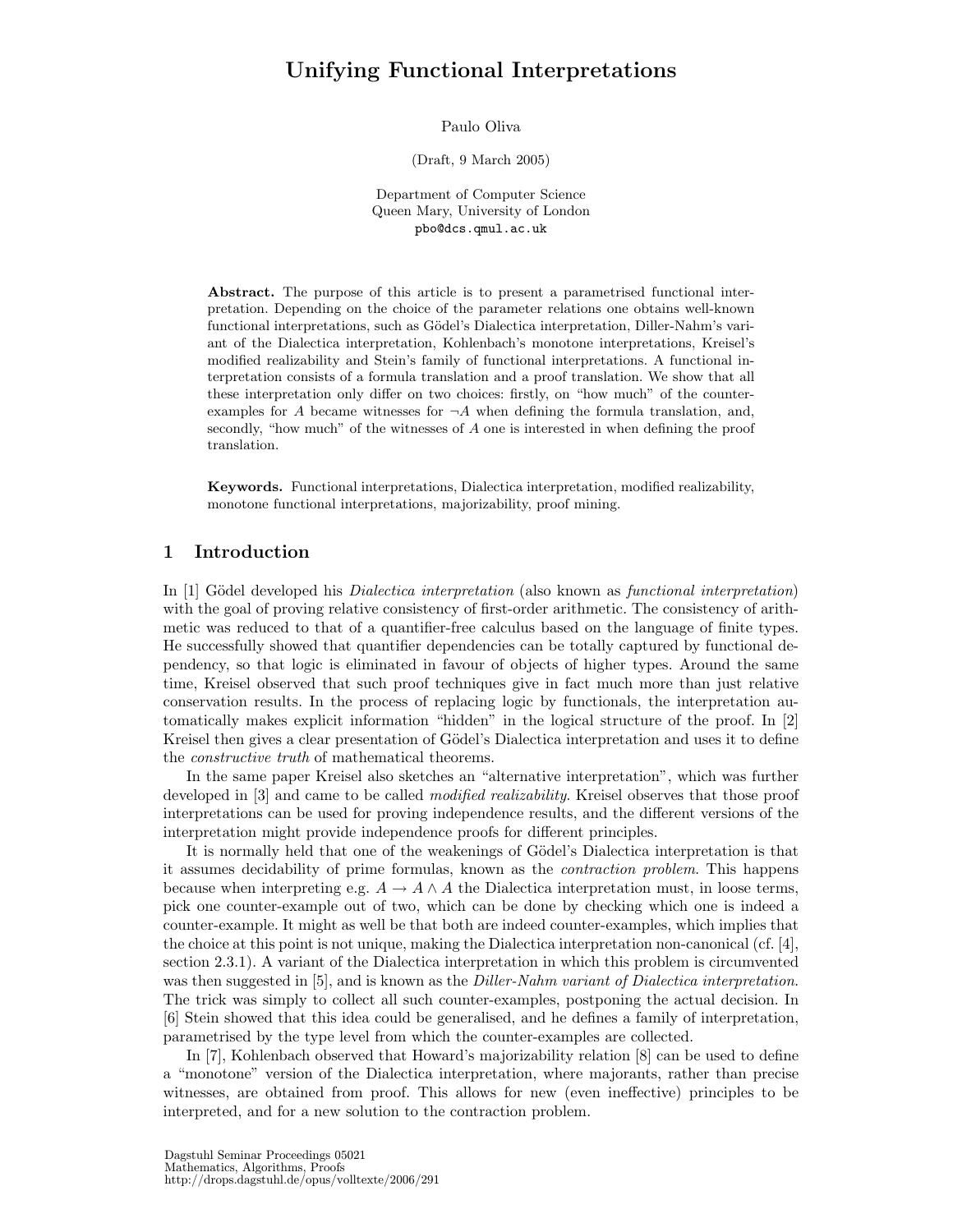The goal of this article is to show that all these functional interpretation can be viewed as special cases of a single parametrised interpretation via a careful instantiation of two parameter relations. We are able to prove a single soundness theorem, stating sufficient conditions on the parameter relation for such soundness theorem to hold. We also characterise the interpretation via parametrised logical principle.

#### 1.1 Heyting arithmetic in all finite types

The set of *finite types*  $\mathcal T$  is inductively defined as follows:

$$
\rho, \sigma \quad \mathrel{\mathop:}= \quad o \quad | \quad \rho \to \sigma \quad | \quad \rho \times \sigma \quad | \quad \rho^*.
$$

The language of  $IL^{\omega}$  contains variables for all finite types, and constants serving as constructors and destructors on the non-basic types, e.g. two families, for each type  $\sigma$ , len( $\cdot$ ) :  $\sigma^* \to o$  and  $(\cdot)_{(\cdot)} : \sigma^* \times \sigma \to \sigma$  for the length and lookup of finite sequences of type  $\sigma^*$  (respectively). The atomic formulas are simply equalities of basic type  $s = t$  and  $\perp$ . Formulas are built out of atomic formulas via the logical constructions  $\wedge$ ,  $\vee$ ,  $\rightarrow$  and quantifiers  $\forall x^{\sigma}$  and  $\exists x^{\sigma}$ . Negation is defined as  $\neg A \equiv A \rightarrow \perp$ . As for the logical rules, we have chosen to work with a natural deduction system (as shown in Appendix A) for two reasons. Firstly, this will give a better understanding of how each logical construct influences on the interpretation. Secondly, natural deduction systems have not been widely used in the context of proof interpretations, and we try to contra-balance this here.

Heyting arithmetic in all finite types  $HA^{\omega}$  is an extension of  $IL^{\omega}$  with constants for zero, successor, higher-order recursion, together with the appropriate quantifier-free axioms, and the induction rule:

$$
\frac{A(0)}{A(n)} \longrightarrow \frac{A(n+1)}{A(n)}
$$
IND

Without loss of generality we can assume that the subproofs of  $A(0)$  and  $A(n) \to A(n+1)$  do not contain undischarged assumptions.

We will assume that higher type equality in  $HA^{\omega}$  is treated neutrally, as defined in [9]. This means that only equality between objects of basic type is part of the language, and only universal axioms are used. In the soundness proofs, however, we will make use of the rule of extensionality, as used by Spector [10], which should therefore be added to the verifying system.

### 2 Functional Interpretations

Let  $\mathsf{T}^\omega$  be an extension of the quantifier-free fragment of  $\mathsf{HA}^\omega$ . A *functional interpretation* of  $HA^{\omega}$  into  $T^{\omega}$  consists of two mappings. One *formula translation* 

$$
A \quad \mapsto \quad |A|_y^x,
$$

where x and y are two (possibly empty) disjoint sequences of free-variables of the resulting formula; and a proof translation (also called soundness)

$$
\mathsf{HA}^{\omega} \vdash A \quad \mapsto \quad \mathsf{T}^{\omega} \vdash B,
$$

for some formula B such that  $HA^{\omega} \vdash B \to \exists x \forall y | A|_y^x$ . We will call standard soundness the proof translation in which B is the formula  $\forall y | A|_y^t$ , for some term t.

The sequence of variables  $x$  marks the computational information required by the formula, or the constructive content of A. The substitution of a term t for such variable, i.e.  $|A|_y^x$  [t/x] will be denoted by  $|A|_x^t$ . We will call any term t for which  $\forall y |A|_y^t$  holds a witness for A. Moreover, the type of x, which we shall denote by  $\tau_A$ , we call the type of the formula A. The sequence of variables y marks the position of the possible counter-examples for concrete potential witnesses t. Hence, in order to show that t is not a witness for  $A$  we just need to produce a sequence of terms s such that  $\neg |A|_s^t$ .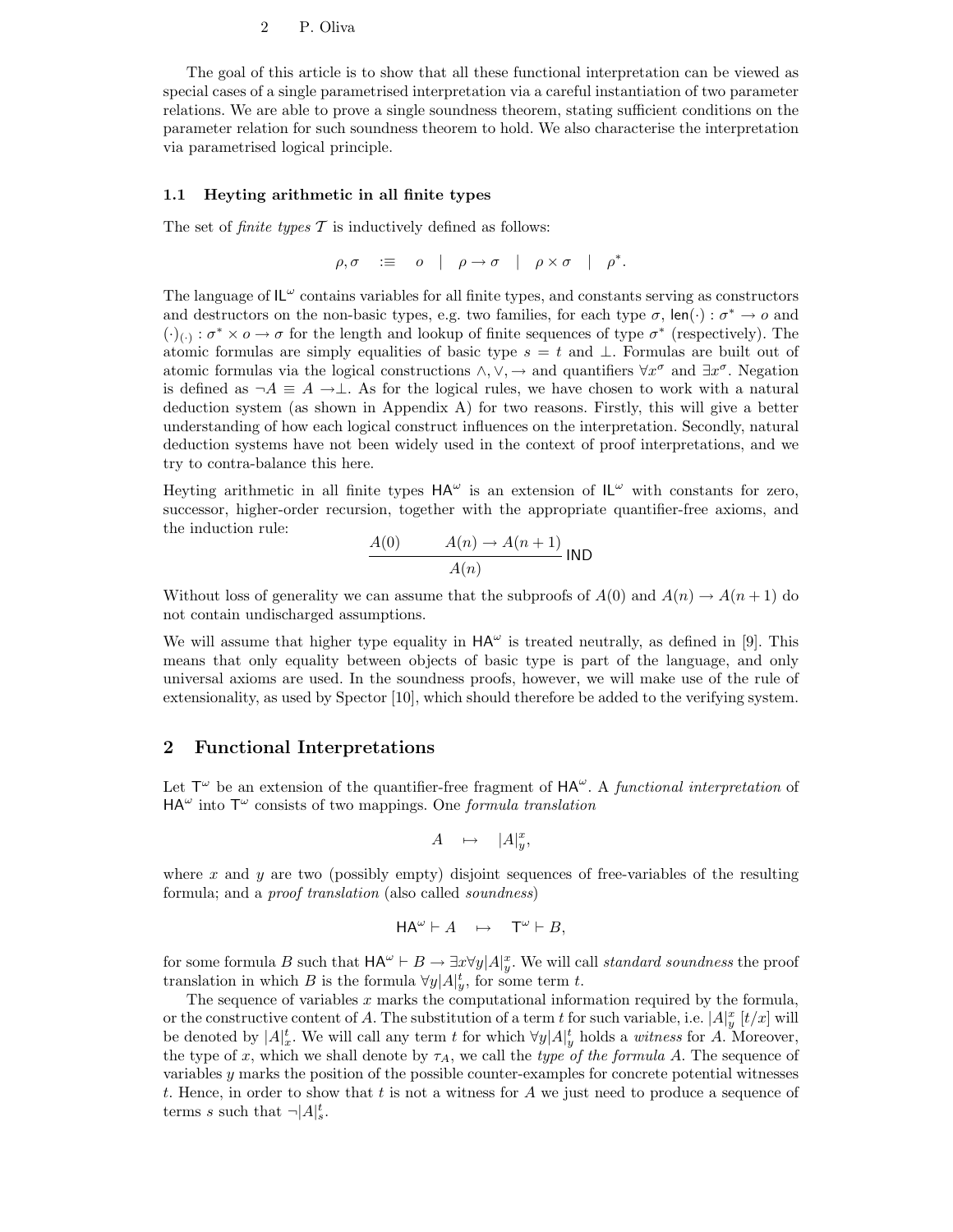Therefore, the proof translation component of the interpretation gives a way of translating a proof of  $A$  into a proof of some formula  $B$  which implies the existence of witnesses for  $A$ . We want proof interpretations which are also *complete* in the sense that the existence of witnesses for A also implies back the truth of A, i.e.  $\exists x \forall y | A|_y^x \to A$  in some reasonable model.

The goal of this article is to show that both formula and proof translations can be parametrised, so that instantiations of those parameters will give rise to most of the known functional interpretations. We will start with a parametrisation of the formula translation, and we show that a standard soundness, i.e. proof mapping, can be given by assuming some simple properties of the parameter. We then introduce a second parameter in the proof translation, and show that further restrictions on the second parameter allow us to prove the parametrised proof translation for the parametrised formula translation.

### 3 Parametrised Formula Translation

We will give an interpretation of  $HA^{\omega}$  into a theory  $T^{\omega}$ , which contains an uninterpreted bounded universal quantifier  $\forall x \sqsubset tA(x)$ . This should be viewed as an *abbreviation* rather than as new formula construct, and the symbol  $\sqsubset$  is merely part of the abbreviation. As we will see, the bounded quantification  $\forall x \in tA(x)$  will allow us to parametrise the amount of counterexample that becomes witness when interpreting negation (or more generally, when interpreting the premise of an implication). More clearly, we should answer the following question: given the interpretation  $|A|_y^x$  of a formula A, what should the interpretation of  $\neg A$  be? The Dialectica interpretation's approach is to say that the witnesses of  $\neg A$  are functionals which take potential witnesses for  $A$  and turn them into counter-example of those potential witnesses, i.e. an  $f$ satisfying  $\neg |A|_{fx}^x$  is a witness for  $\neg A$ . The counter-examples of  $\neg A$  are just the real witnesses of A. So,

$$
|\neg A|_x^f := \neg |A|_{fx}^x.
$$

We can take a less radical position and say that  $f$  does not produce counter-examples for  $A$ , but just gives a "bound" on those, i.e.

 $|\neg A|_x^f := \neg (\forall y \sqsubset fx | A|_y^x).$ 

By choosing  $\forall x \in tA(x)$  to be an abbreviation for  $A(t)$  we get back Gödel's interpretation of negation  $|\neg A|_x^f := \neg |A|_{fx}^x$ . On the other hand, if we take  $\forall x \sqsubset tA(x)$  to be an abbreviation for  $\forall x A(x)$  instead we have that  $|\neg A|_x^f := \neg \forall y |A|_y^x$ , meaning that any term is a witness for a negated statement, provided that  $\neg \forall y | A|_y^x$  holds, for all x. This corresponds to the approach taken by modified realizability, which says negated formulas do not ask for any specific witnesses. We will show that with some basic assumptions on the choice of the abbreviation  $\forall x \in tA(x)$  we can define a parametrised interpretation and prove a general soundness theorem. This implies that instantiations of the abbreviation which satisfy the required assumptions will give rise to different functional interpretations.

Before listing our assumptions on what  $\forall x \in tA(x)$  can be an abbreviation for, let us define the class of formulas which will be the image of the parametrised formula translation, i.e. for all formulas  $A$ , the formula  $|A|$  will be in this class.

**Definition 1.** Let the abbreviation  $\forall x \in tA(x)$  be fixed. The class of  $\sqsubset$ -bounded formulas (we denote arbitrary formulas in this class by  $A_b$  and  $B_b$ ) are those built out of prime formulas via conjunction  $(A_b \wedge B_b)$ , implication  $(A_b \rightarrow B_b)$  and premise-bounded implication  $(\forall x \in$  $tA_{\rm b}(x) \rightarrow B_{\rm b}$ ).

Definition 2 (Parametrised Formula Translation). To each formula A we associate a  $\Box$ -bounded formula  $|A|_y^x$  as follows.

 $|A_{\sf at}| := A_{\sf at}$ , when  $A_{\sf at}$  is an atomic formula.

That is to say, for atomic formulas the tuples of witnesses and counter-examples are both empty. Assume we have already defined  $|A|_y^x$  and  $|B|_w^v$ , we define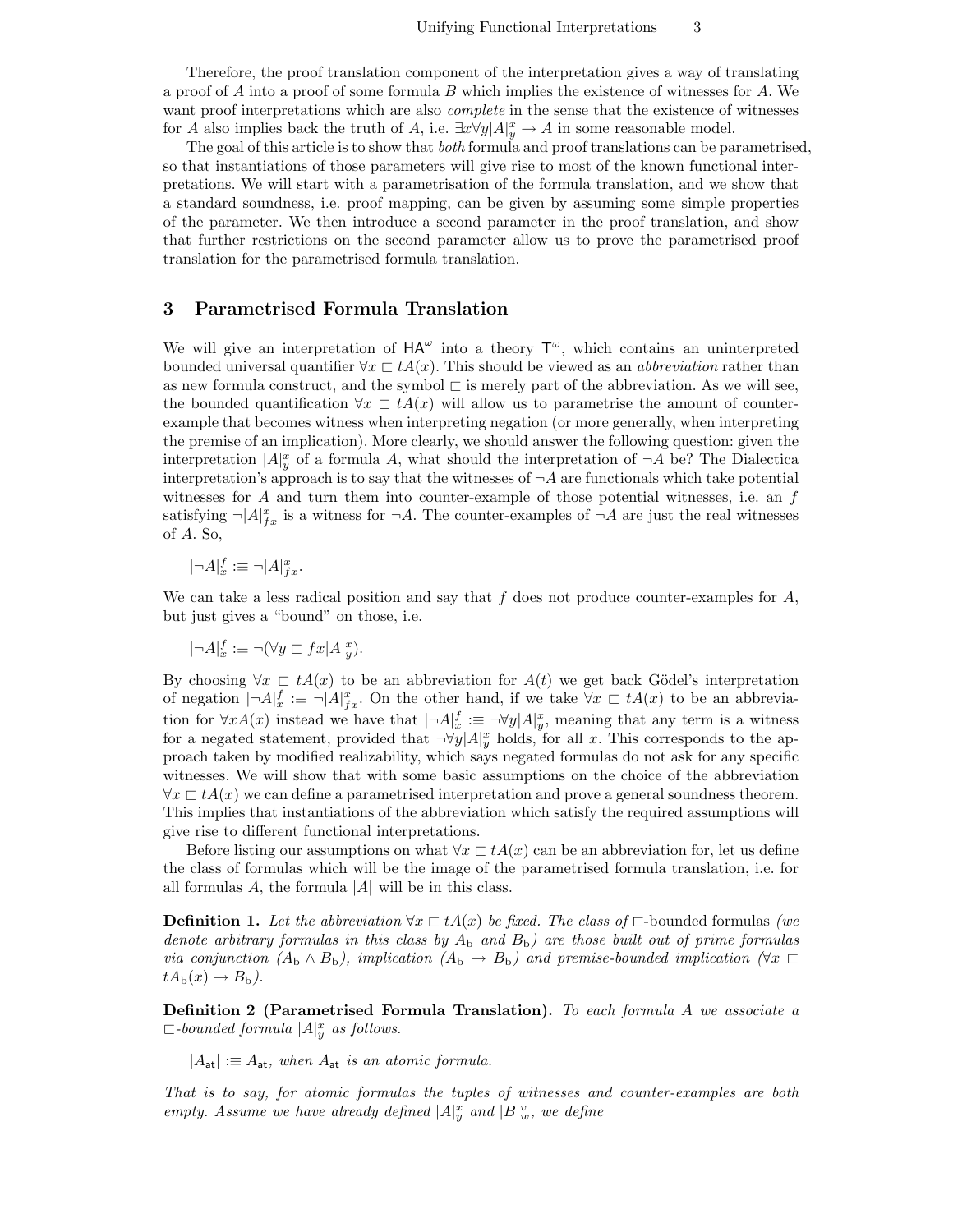$$
\begin{array}{lll} |A \wedge B|^{x,v}_{y,w} &:= |A|_y^v \wedge |B|_w^v, \\ |A \vee B|^{x,v,n}_{y,w} &:= (n=0 \rightarrow |A|_y^v) \wedge (n \neq 0 \rightarrow |B|_w^v), \\ |A \rightarrow B|_{x,w}^{g,f} &:= \forall y \sqsubset g x w \, |A|_y^x \rightarrow |B|_w^f, \\ |\forall z^{\rho} A(z)|_{y,z}^{f} &:= |A(z)|_y^{fz}, \\ |\exists z^{\rho} A(z)|_{y}^{x,z} &:= |A(z)|_y^v. \end{array}
$$

Recall that  $x, y, v, w, f$  and g are sequences of variables. Therefore, if y is the empty sequence we let  $|A \to B|_{x,w}^f := |A|^x \to |B|_w^f.$ 

We will make use of the following three condition on the choice of what  $\forall x \sqsubset tA(x)$  can be an abbreviation for. Let  $\mathsf{T}^\omega$  be an extension<sup>1</sup> of  $\mathsf{HA}^\omega$ . For all formulas  $\Gamma$ , A and B (with free variables a) and closed terms  $p, q, r_0, r_1, s, t$  there must exist closed terms  $a_1, a_2$  and  $a_3$  such that

$$
(A1) \mathsf{T}^{\omega} \vdash | \Gamma \to \Gamma |_{l,u}^{\mathsf{a}_1 a, \lambda l.l},
$$

(A2) if  $\mathsf{T}^\omega \vdash | \Gamma \wedge \Gamma \to A |_{l_0, l_1, y}^{r_0, a, r_1, a, ta}$  then  $\mathsf{T}^\omega \vdash | \Gamma \to A |_{l, y}^{a_2, a, \lambda, t, all}$ .

(A3) if  $\mathsf{T}^\omega \vdash | \Gamma \to (A \land (A \to B))|_{l,y,x,w}^{pa,sa,qa,ta}$  then  $\mathsf{T}^\omega \vdash | \Gamma \to B|_{l,w}^{a_3a,(ta)\circ(sa)}$ .

Intuitively,  $a_1$ alu produces a bound for u;  $a_2$ aly provides a common bound for  $r_0$ aly and  $r_1$ aly; and  $a_3alw$  gives a bound on the potentially infinite set

$$
\{w : w \sqsubset poly(sal)w \land y \sqsubset qal(sal)w\}.
$$

It is clear that condition (A3) supersides (A2) when  $\Box$ -bounded quantifiers (i.e.  $\forall x \Box tA(x)$ ) can be used to represent standard numeric bounded quantifier (i.e.  $\forall n \leq t A(n)$ ). As we will see, however, this is not the case e.g. with the Dialectica interpretation.

We present now a standard proof translation for the parametrised formula translation. This should be viewed as a preparation for the next step: a parametrisation of the proof translation. The following theorem will be shown to be a special case of the parametrised proof translation.

**Theorem 1 (Standard Soundness).** Assume  $T^{\omega}$  is an extension of  $HA^{\omega}$  for which the (A) conditions hold. If

$$
\mathsf{HA}^{\omega} + \{\Gamma\} \vdash A,
$$

then there are sequences of closed terms t and r of appropriate types such that

 $\mathsf{T}^{\omega} \vdash \forall a, v, y \, | \Gamma \rightarrow A |_{v, y}^{ra, ta},$ 

where a is the tuple of free-variables of  $\Gamma$  and  $A$ .

Proof. See Appendix B.

✷

The notation  $\{F\}$  is used in order to distinguish axioms of the theory  $HA^{\omega}$  from implicative assumptions Γ, which are considered undischarged assumptions. The functional interpretation will provide witnesses for the conclusion and "potential" counter-examples for these assumptions. Of course, one could also view the axioms of  $HA^{\omega}$  as undischarged assumption, in which case potential counter-example for the axioms will also be provided.

#### 3.1 Characterisation

We show now that the following principles are sufficient for proving the equivalence between the truth of A and the existence of witnesses for A. Markov principle for  $\sqsubset$ -bounded formulas

$$
\mathsf{MP}_{\sqsubset} : (\forall x A_{\mathsf{b}}(x) \to B_{\mathsf{b}}) \to \exists b (\forall x \sqsubset b A_{\mathsf{b}}(x) \to B_{\mathsf{b}}),
$$

the schema of choice

<sup>&</sup>lt;sup>1</sup> For simplicity we will not go into the details of how much arithmetic the verifying system  $T^{\omega}$  should contain. It will be clear, however, that for the results presented here  $T^{\omega}$  could also be a subsystem of  $HA^{\omega}$ .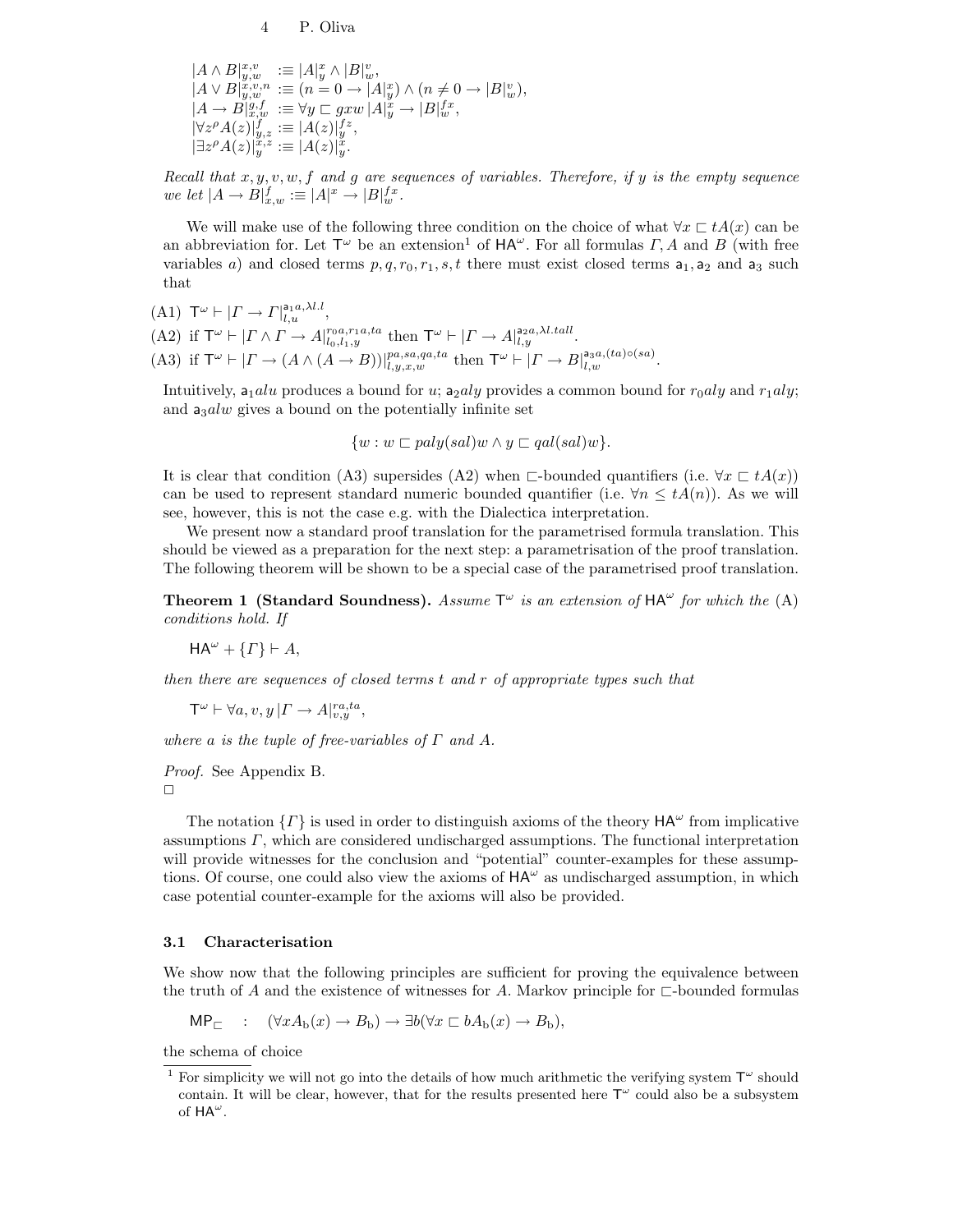$$
\mathsf{AC} \quad : \quad \forall x \exists y A(x, y) \to \exists f \forall x A(x, fx)
$$

and independence of premise for  $\forall \sqsubset$ -bounded formulas

$$
\mathsf{IP}_{\sqsubset} \quad : \quad (\forall x A_{\mathsf{b}}(x) \to \exists y B(y)) \to \exists y (\forall x A_{\mathsf{b}}(x) \to B(y)).
$$

**Theorem 2.** For any formula A in the language of  $HA^{\omega}$ 

 $HA^{\omega} + MP_{\sqsubset} + AC + IP_{\sqsubset} \vdash A \leftrightarrow \exists x \forall y | A|_y^x.$ 

**Proof.** By induction on the logical structure of A. The only non-trivial case is when A has the form  $A \rightarrow B$ , in which case we have:

$$
A \rightarrow B \quad \xleftarrow{\text{IH}} \quad \exists x \forall y | A|_y^x \rightarrow \exists v \forall w | B|_w^v
$$
\n
$$
\xrightarrow{\text{IL}} \quad \forall x (\forall y | A|_y^x \rightarrow \exists v \forall w | B|_w^v)
$$
\n
$$
\xrightarrow{\text{IP}} \quad \forall x \exists v (\forall y | A|_y^x \rightarrow \forall w | B|_w^v)
$$
\n
$$
\xrightarrow{\text{IL}} \quad \forall x \exists v \forall w (\forall y | A|_y^x \rightarrow |B|_w^v)
$$
\n
$$
\xrightarrow{\text{MP}} \quad \forall x \exists v \forall w \exists b (\forall y \sqsubset b | A|_y^x \rightarrow |B|_w^v)
$$
\n
$$
\xrightarrow{\text{AC}} \quad \exists f, g \forall x, w (\forall y \sqsubset g x w | A|_y^x \rightarrow |B|_w^f)
$$
\n
$$
\xrightarrow{\text{Def}} \quad \exists f, g \forall x, w | A \rightarrow B|_{x,w}^{f,g}.\quad \Box
$$

# 4 Instantiations of  $\forall x \sqsubset aA(x)$

We show next that by simply instantiating the parameter relation  $\sqsubset$  in the unifying functional interpretation we obtain well-known functional interpretations, both the formula translation and the corresponding standard soundness theorem. In each case we explicitly give the families of terms  $a_1, a_2$  and  $a_3$  and show that conditions  $(A1), (A2)$  and  $(A3)$  hold for such choices.

#### 4.1 Kreisel's modified realizability

Modified realizability is defined as follows:

**Definition 3** (Modified realizability [2, 3]). For each formula A of  $HA^{\omega}$  we associate a new formula x  $m r A$  (x is a sequence of fresh variable) inductively as follows:

x mr  $A_{at} \equiv A_{at}$ , when  $A_{at}$  is an atomic formula.

Assume we have already defined  $x$  mr  $A$  and  $v$  mr  $B$ , we define

x, y mr  $A \wedge B := x$  mr  $A \wedge v$  mr  $B$ ,  $x, v, n$  mr  $A \lor B := (n = 0 \to x \text{ mr } A) \land (n \neq 0 \to v \text{ mr } B),$ f mr  $A \to B \equiv \forall x (x \text{ mr } A \to fx \text{ mr } B),$ f mr  $\forall z A(z) := \forall z (fz \text{ mr } A(z))$ x, z mr  $\exists z A(z) := x$  mr  $A(z)$ .

In order to obtain modified realizability from the unifying functional interpretation we take  $\forall x \sqsubset^r aA(x)$  to mean  $\forall xA(x)$ . In such case, the definition of implication

 $|A \to B|_{x,w}^{f,g} \equiv \forall y \sqsubset^{r} g x w \, |A|_{y}^{x} \to |B|_{w}^{f,x},$ 

given in Definition 2 when instantiated becomes

 $|A \to B|_{x,w}^f := \forall y |A|_y^x \to |B|_w^{fx}.$ 

Notice that conditions  $(A1)$ ,  $(A2)$  and  $(A3)$  clearly hold for such choice, no matter what terms  $a_1$ ,  $a_2$  and  $a_3$  one chooses.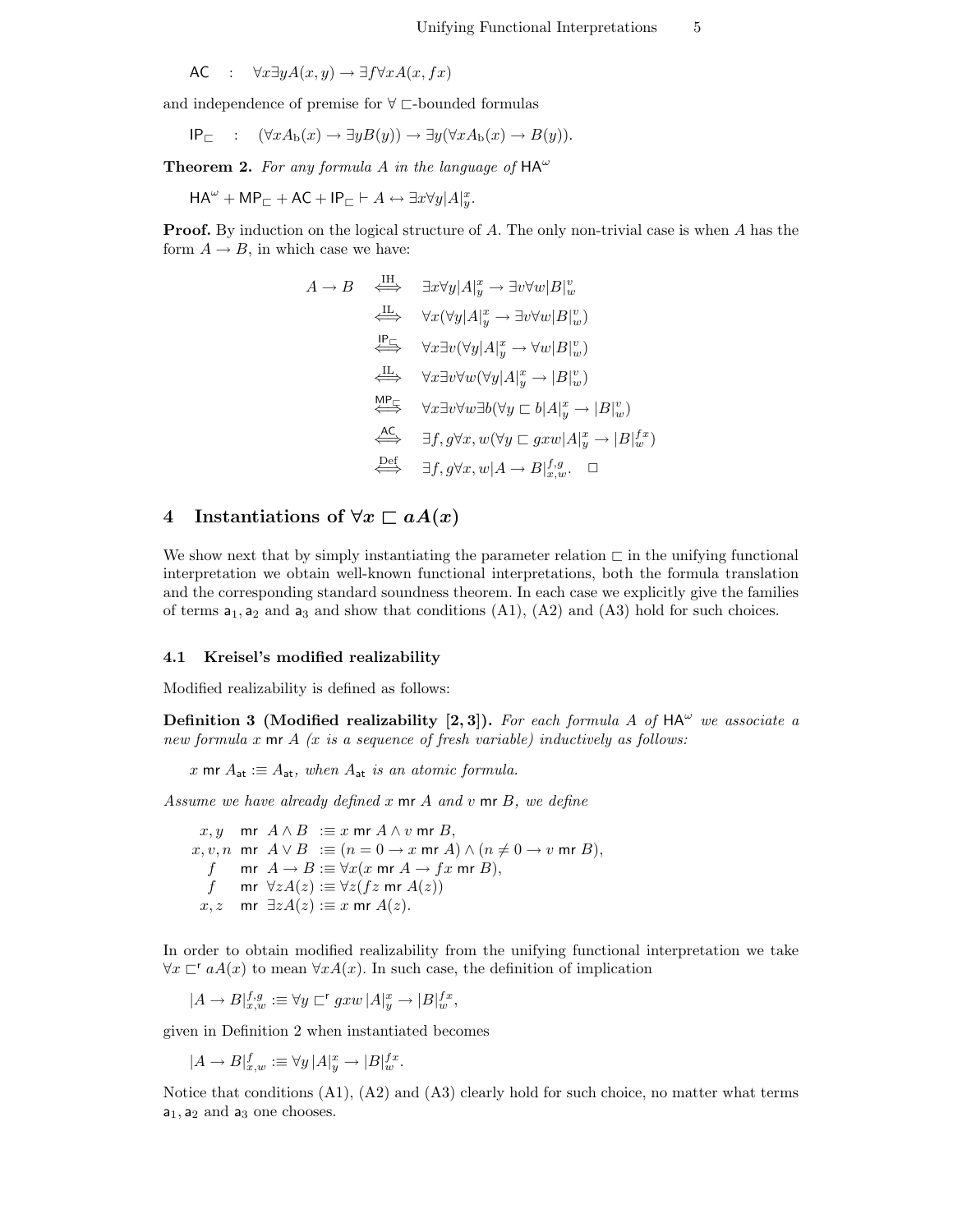**Theorem 3.** In the Definition 2, let  $\forall x \in \mathcal{A}(x)$  be an abbreviation for  $\forall x A(x)$ . Then for all formulas A in the language of  $HA^{\omega}$ 

 $HA^{\omega} \vdash x$  mr  $A \leftrightarrow \forall y | A|_y^x$ .

Proof. By induction on the logical structure of A. The case in which A is atomic is trivial. For the composite cases, assume x mr  $A \leftrightarrow \forall y | A|_y^x$  and v mr  $B \leftrightarrow \forall w | A|_w^v$ .

$$
x, v \text{ mr } A \land B \equiv x \text{ mr } A \land v \text{ mr } B
$$
  
\n
$$
\leftrightarrow \forall y | A \vert_y^x \land \forall w | B \vert_w^v
$$
  
\n
$$
\leftrightarrow \forall y, w (|A \vert_y^x \land |B \vert_w^v)
$$
  
\n
$$
\equiv \forall y, w | A \land B \vert_{y,w}^{x,v}
$$

$$
x, v, n \text{ mr } A \vee B \equiv (n = 0 \to x \text{ mr } A) \wedge (n \neq 0 \to v \text{ mr } B)
$$
  
\n
$$
\leftrightarrow (n = 0 \to \forall y | A|_y^x) \wedge (n \neq 0 \to \forall w | B|_w^v)
$$
  
\n
$$
\leftrightarrow \forall y, w((n = 0 \to |A|_y^x) \wedge (n \neq 0 \to |B|_w^v))
$$
  
\n
$$
\equiv \forall y, w | A \vee B|_{y,w}^{x,v,n}
$$

$$
\begin{aligned} f \text{ mr } A &\rightarrow B \equiv \forall x (x \text{ mr } A \rightarrow fx \text{ mr } B) \\ &\leftrightarrow \forall x (\forall y | A|^x_y \rightarrow \forall w | B|^{\,tx}_{w}) \\ &\leftrightarrow \forall x, w (\forall y | A|^x_y \rightarrow | B|^{\,tx}_{w}) \\ &\equiv \forall x, w | A \rightarrow B|^f_{x,w} \end{aligned}
$$

$$
f \text{ mr } \forall z A(z) \equiv \forall z (f z \text{ mr } A(z))
$$

$$
\leftrightarrow \forall z (\forall y | A(z)|_{y}^{f z})
$$

$$
\equiv \forall z, y | \forall z A(z)|_{z,y}^{f}
$$

$$
x, z \text{ mr } \exists z A(z) \equiv x \text{ mr } A(z)
$$

$$
\leftrightarrow \forall y |A(z)|_y^x
$$

$$
\equiv \forall y |\exists z A(z)|_y^{x,z}
$$

#### 4.2 Gödel's functional interpretation

Gödel's functional interpretation (also known as the Dialectica interpretation) is normally defined as follows:

Definition 4 (Dialectica interpretation [1, 11]). For each formula A of  $HA^{\omega}$  we associate a new formula  $A^D$  of the form  $\forall x \exists y A_D$ , where  $A_D$  is quantifier-free, inductively as follows:

 $(A_{\mathsf{at}})^D := A_{\mathsf{at}}$ , when  $A_{\mathsf{at}}$  is an atomic formula.

Assume we have  $A^D \equiv \exists x \forall y A_D(x, y)$  and  $B^D \equiv \exists v \forall w B_D(v, w)$ , we define

 $(A \wedge B)^D \ \ \colon \equiv \exists x, v \forall y, w(A_D(x, y) \wedge B_D(v, w)),$  $(A \vee B)^D \ \ \mathcal{F} \ \ \mathcal{F} \equiv \exists n, x, v \forall y, w(n = 0 \rightarrow A_D(x, y) \land n \neq 0 \rightarrow B_D(v, w)),$  $(A \rightarrow B)^D := \exists f, g \forall x, w(A_D(x, g x w) \rightarrow B_D(f x, w)),$  $(\forall z A(z))^D := \exists f \forall z, w A_D(fz, x, z)$  $(\exists z A(z))^D := \exists z, x \forall y A_D(x, y, z).$ 

In each case it is hopefully clear what the quantifier-free formula  $(\cdot)_D$  is. E.g. In the case of disjunction we have  $(A \vee B)_D \equiv (n = 0 \rightarrow A_D(x, y)) \wedge (n \neq 0 \rightarrow B_D(v, w)).$ 

In order to obtain Gödel's original functional interpretation from the unifying functional interpretation we take  $\forall x \sqsubset^{\mathsf{g}} t A(x)$  to mean  $A(t)$ . In such case, the definition of implication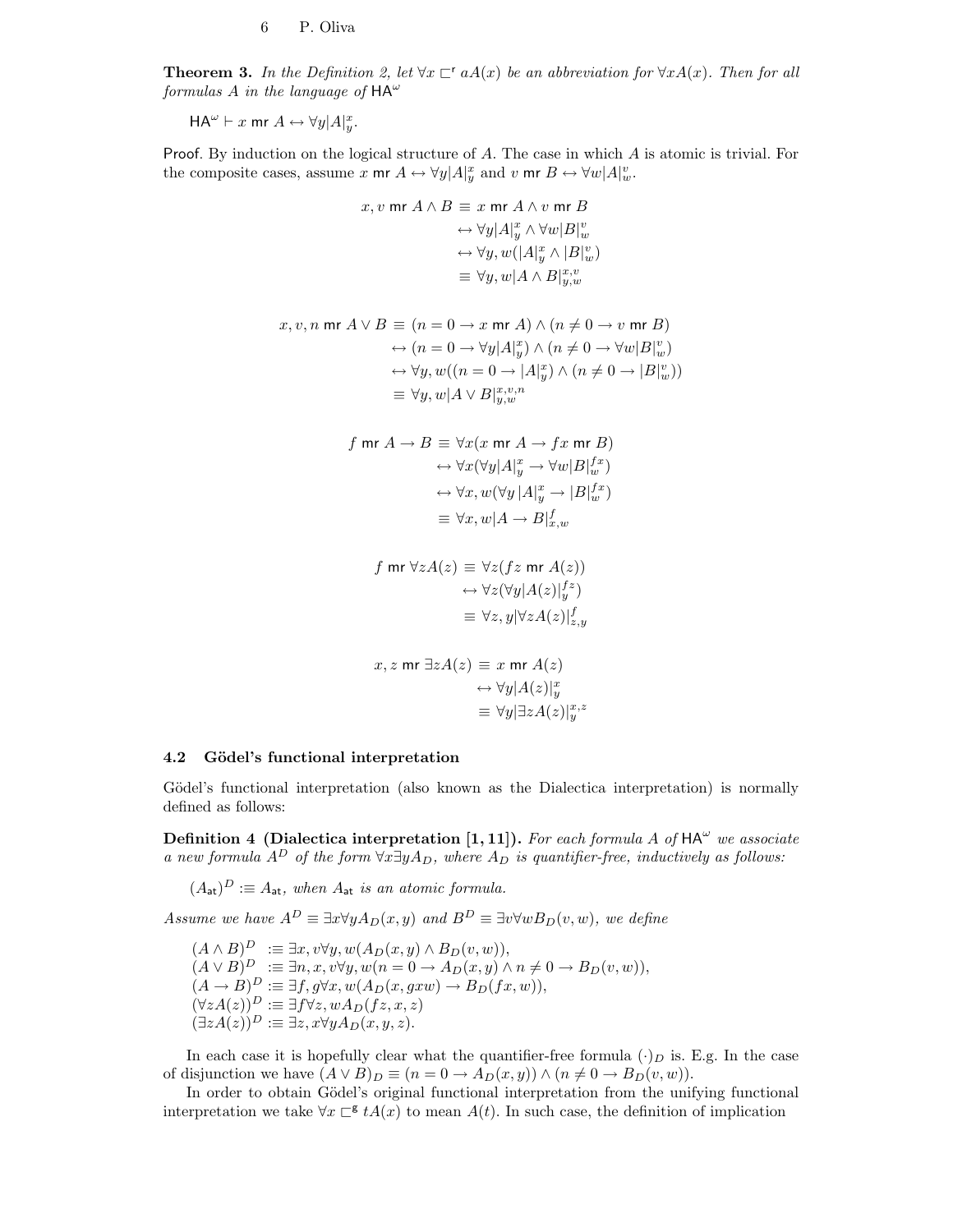$$
|A \to B|_{x,w}^{f,g} := \forall y \sqsubset g x w \, |A|_y^x \to |B|_w^{f x},
$$

can again on the meta-level be simplified to

$$
|A \to B|_{x,w}^f := |A|_{g x w}^x \to |B|_{w}^{f x},
$$

and that is what we use in the following.

Condition (A1) holds by taking  $a_1alu := u$ . The fact that condition (A2) holds now is not as trivial as in the case of modified realizability. Notice that it is enough to produce a term  $a_2$ satisfying

$$
|\Gamma|_{\mathsf{a}_2aly}^l \to |\Gamma|_{r_0aly}^l \wedge |\Gamma|_{r_1aly}^l.
$$

This can be achieved e.g. if for each formula  $\Gamma$  one can produce a term  $t_{\Gamma}$  satisfying

 $\mathsf{T}^\omega \vdash |\Gamma(a)|_u^l \leftrightarrow t_{\Gamma} alu = 0.$ 

If this is the case the we can define  $a_2$  as

$$
\mathsf{a}_2aly := \left\{ \begin{matrix} r_0aly & \text{if } t_{I}al(r_0aly) \neq 0 \\ r_1aly & \text{otherwise.} \end{matrix} \right.
$$

As for condition (A3), we simply take  $a_3alw := pal(gal(sal)w)(sal)w$ . It is easy to see that if

$$
|\varGamma|^l_{palyxw} \to (|\varLambda|^{sal}_y \wedge (|\varLambda|^{x}_{qalxw} \to |\varDelta|^{tals}_w))
$$

holds then, by taking  $x := sal$  and  $y := gal(sal)w$ , we get

$$
|\Gamma|_{pal(qal(sal)w)(sal)w}^{l} \to |B|_{w}^{tal(sal)}
$$

i.e.  $|\Gamma \to B|_{l,w}^{\mathsf{a}_{3}a,(ta)\circ (sa)}$ .

**Theorem 4.** In the Definition 2, let  $\forall x \in A(x)$  be an abbreviation for A(a). Then for all formulas A in the language of  $HA^{\omega}$ 

 $HA^{\omega} \vdash A_D(x, y) \leftrightarrow |A|_y^x.$ 

**Proof.** With the simplification outlined above for the case of implication, one can immediately see that the definition of  $A_D(x, y)$  coincedes precisely with the definition of  $|A|_y^x$  $\Box$ 

#### 4.3 Diller-Nahm functional interpretation

The Diller-Nahm interpretation is normally presented as a variant of Gödel's Dialectica interpretation where decidability of prime formulas is no longer necessary. The drawback is that instead of producing witnessing terms given a proof of A the Diller-Nahm interpretation only produces a finite collection of candidate witnesses, with the assurance that one of those is indeed a witness.

Definition 5 (Diller-Nahm interpretation [5]). For each formula A of  $HA^{\omega}$  we associate a new formula  $A^{\wedge}$  of the form  $\forall x \exists y A_{\wedge}$ , where  $A_{\wedge}$  is 0-bounded – i.e. contains only bounded numerical quantifiers, inductively as follows:

 $(A_{\mathsf{at}})^\wedge \vcentcolon\equiv A_{\mathsf{at}}, \text{ when } A_{\mathsf{at}} \text{ is atomic formula.}$ 

Assume we have  $A^{\wedge} \equiv \exists x \forall y A_{\wedge}(x, y)$  and  $B^{\wedge} \equiv \exists v \forall w B_{\wedge}(v, w)$ , we define

 $(A \wedge B)^{\wedge} \equiv \exists x, v \forall y, w (A_{\wedge}(x, y) \wedge B_{\wedge}(v, w)),$  $(A \vee B)^{\wedge} := \exists n, x, v \forall y, w((n = 0 \rightarrow A_{\wedge}(x, y)) \wedge (n \neq 0 \rightarrow B_{\wedge}(v, w))),$  $(A \to B)^{\wedge} \coloneqq \exists f, b, g_{\langle \cdot \rangle} \forall x, w(\forall n \leq b x w A_{\wedge}(x, g_n x w) \to B_{\wedge}(fx, w)),$  $(\forall z A(z))^{\wedge} \equiv \exists f \forall z, w A_{\wedge}(f z, x, z),$  $(\exists z A(z))^{\wedge} \equiv \exists z, x \forall y A_{\wedge}(x, y, z).$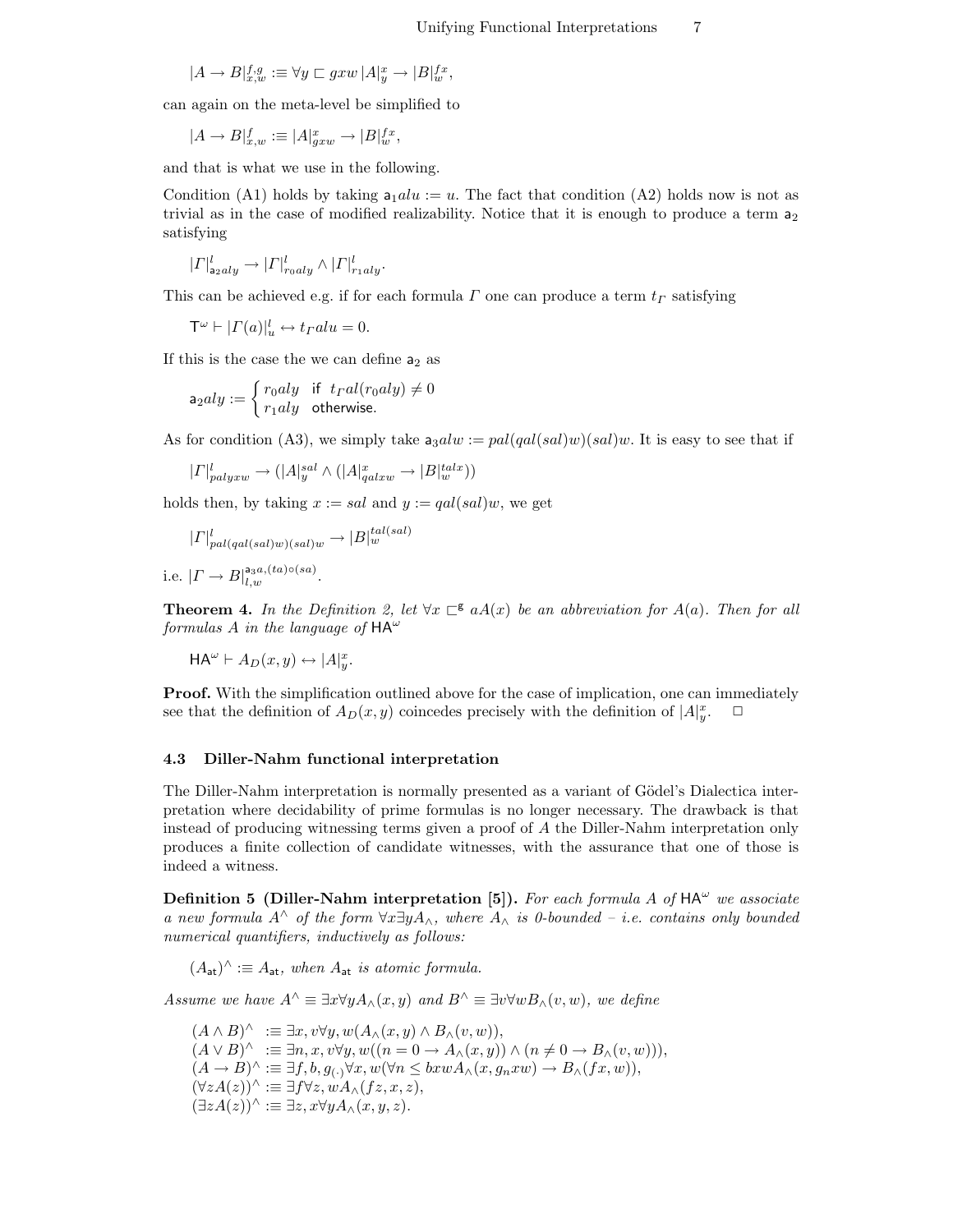The only difference to Gödel's original functional interpretation is in the treatment of implication. The functional b and the sequence of functionals  $g_{(.)}$  are a convenient way to quantify over finite multi-sets. For simplicity we abbreviate e.g.  $\exists \dot{b}^{\dot{\alpha}} \exists g^{o\rightarrow\tau}_{(\cdot)} \forall n \leq bA(g_n)$  by the use of finite sequence as  $\exists g^{\tau^*} \forall y \in gA(y)$ . Using this shorthand the treatment of implication can be rewritten as

$$
(A \to B)^{\wedge} \vcentcolon\equiv \exists f, g \forall x, w (\forall y \in g x w A_{\wedge}(x, y) \to B_{\wedge}(fx, w)).
$$

Therefore, the Diller-Nahm interpretation can be viewed as an instantiation of the unifying functional interpretation where  $\forall x^{\tau} \sqsubset^{\wedge} t^{\tau^*} A(x)$  is an abbreviation for  $\forall x \in t A(x)$ .

The term  $a_1$  in condition (A1) can be taken to be a functional which produces a singleton tuple out of a given parameter, i.e.  $a_1 du := \langle u \rangle$ . In order to satisfy condition (A2) we need terms  $a_2$ computing the union of two finite multi-sets, which is simply the concatenation of two finite sequences. As for condition (A3), the term  $a_3alw$  can be taken to be the union of the finite multi-sets  $paly(sal)w$ , for each  $y \in gal(sal)w$ , where  $gal(sal)w$  are also finite multi-sets.

#### 4.4 Stein's family of interpretations

In [6], a family of interpretation between Diller-Nahm and modified realizability was defined, parametrised by a number  $n > 0$ . The parameter n basically dictates the types of the universal quantifiers which are left "untouched" by the interpretations, as done in the definition of modified realizability. Universal quantifiers of type level bigger than  $n$  will get pulled out from premises of implications, following the idea of Diller and Nahm interpretation.

The interpretation we define below is basically Stein's definition, in the sense that for each formula A, our definition of  $A^n$  is intuitionistically (but not syntactically) equivalent to his definition.

For the rest of this section we use the following notations: given a tuple of variable  $x$ , we will denote by x the sub-tuple containing the variables in x which have type level  $\geq n$ , whereas  $\overline{x}$  denotes the sub-tuple of the variables in x which have type level  $\lt n$ . The actual value of n will be clear from the context.

**Definition 6 (Stein's family of f.i.'s [6]).** For each positive natural number n, the interpretation of a formula A of  $HA^{\omega}$  is a new formula  $A^n$  of the form  $\exists x \forall y \forall \overline{y} A_n$ , where  $A_n$  contains only universal quantifiers of type level  $\lt n$ , and no existential quantifier. The assignment is done inductively as follows:

 $(A_{\mathsf{at}})^n := A_{\mathsf{at}},$  when  $A_{\mathsf{at}}$  is an atomic formula.

Assume we have  $A^n \equiv \exists x \forall y \forall \overline{y} A_n(x, y)$  and  $B^n \equiv \exists v \forall w \forall \overline{w} B_n(v, w)$ , we define

 $(A \wedge B)^n \ \ \mathrel{\mathop:}= \exists x, v \forall y, \underline{w} \forall \overline{y}, \overline{w}(A_n(x, y) \wedge B_n(v, w)),$  $(A \vee B)^n \ \ \mathrel{\mathop:}= \exists m, x, v \forall y, \underline{w} \forall \overline{y}, \overline{w}((m = 0 \to A_n(x, y)) \land (m \neq 0 \to B_n(v, w))),$  $(A \to B)^n := \exists f, g \forall \underline{x}, \overline{\underline{w}} \forall \overline{x}, \overline{\overline{w}} (\forall i^{n-1} \forall \overline{y} A_n(x, g x w i, \overline{y}) \to B_n(fx, w)),$  $\dot{(\forall z A(z))^n}:\equiv \exists f\forall \underline{z}, \underline{y}\forall \overline{z}, \overline{y}A_n(fz,y,z),$  $(\exists zA(z))^n := \exists z, x\forall \overline{y}\forall \overline{y}A_n(x,y,z).$ 

This interpretation can be viewed as a generalization of Diller and Nahm's idea of collecting witnesses into finite sequences. In the case of Stein's family of interpretations, one actually collects families of witnesses, where the indexing  $i$  of the family ranges over the pure type  $(n-1)$ . Therefore, in the treatment of implication, the resulting value of gxw is actually a function of type  $(n - 1) \rightarrow \tau$ . For the sake of simplicity and intuition we write quantifications of the form  $\forall i^{n-1}A_n(x,gxwi)$  as  $\forall y \in \text{img}(gxw)A_n(x,y)$ . We can then more clearly write the treatment of implication as

$$
(A \to B)^n := \exists f, g \forall \underline{x}, \underline{w} \forall \overline{x}, \overline{w} (\forall y \in \text{img}(gxw) \forall \overline{y} A_n(x, y) \to B_n(fx, w)),
$$

We show now that also Stein's family of interpretations can be obtained via the unifying functional interpretation by defining the following abbreviation

$$
\forall x^{\tau} \sqsubset_{\tau}^{n} g^{(n-1)\to\tau} A(x) := \begin{cases} \forall x A(x) & \text{if level}(\tau) < n \\ \forall x \in \text{img}(g) A(x) & \text{otherwise.} \end{cases}
$$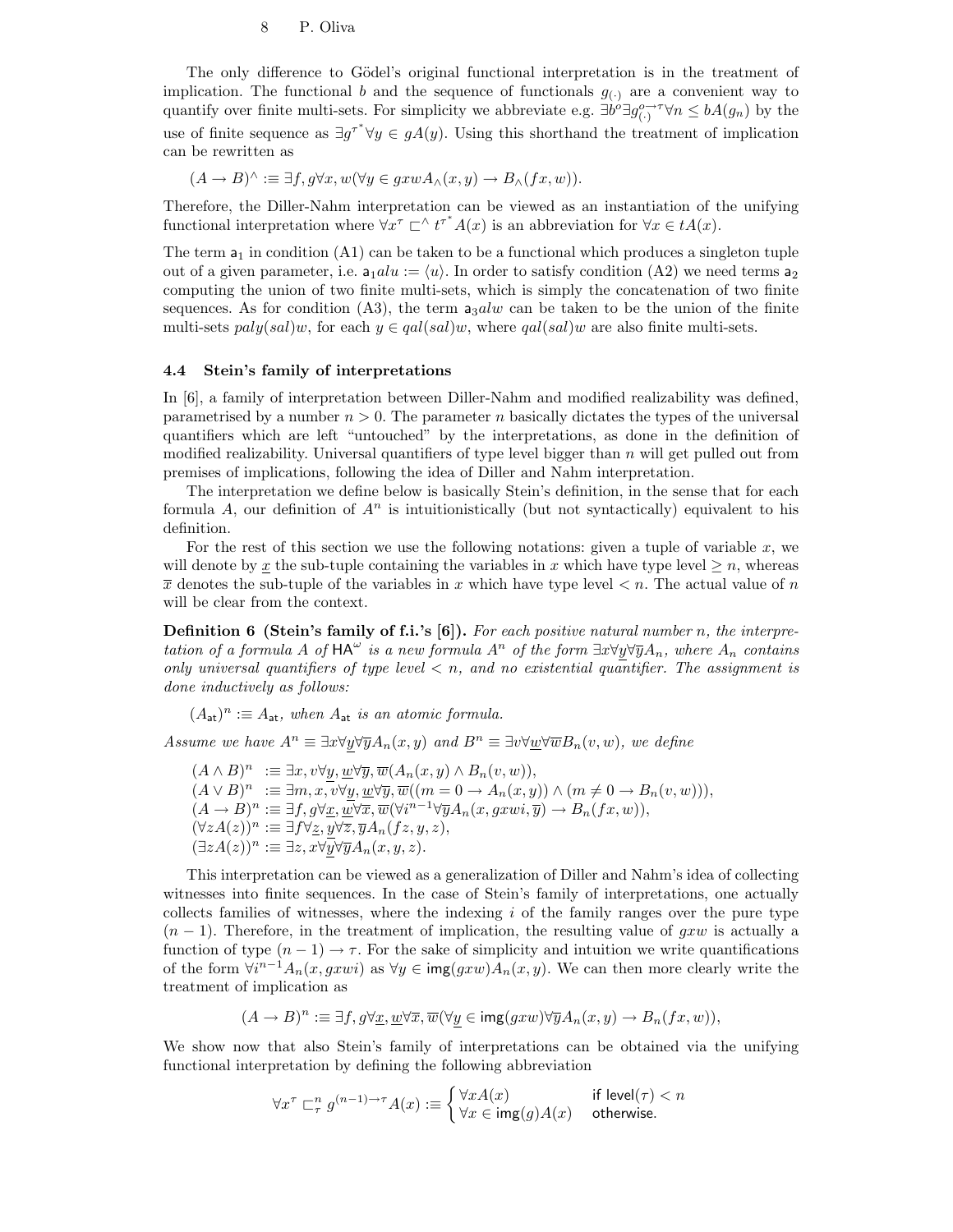It is again easy to see that this choice complies with conditions (A1) and (A2), all we need is a surjective functional  $i \mapsto i_0 \times i_1$  of type  $(n - 1) \to (n - 1) \times (n - 1)$ . In the case of condition  $(A3)$  it is sufficient to produce a term  $a_3$  satisfying

$$
\forall y^{\sigma} \sqsubset \mathsf{a}_3 h z A(y) \to \forall x^{\tau} \sqsubset z \forall y^{\sigma} \sqsubset hxA(y).
$$

The only non-trivial situation is when  $\sigma \geq n$  and  $\tau < n$ , i.e.

 $\forall y^{\sigma} \in \mathsf{a}_3 h z A(y) \rightarrow \forall x \forall y^{\sigma} \in hxA(y),$ 

which stands for  $(z \text{ is not used})$ 

 $\forall i^{n-1}A(\mathsf{a}_3hi) \rightarrow \forall x^{$ 

We can then take  $a_3hi := hi_0i_1$  using again any surjective functional  $i \mapsto i_0 \times i_1$ .

**Theorem 5.** In the Definition 2, let  $\forall x \sqsubset_{\tau}^n aA(x)$  be an abbreviation as described above. Then for all formulas A (let  $A^n \equiv \exists x \forall y \forall \overline{y} A_n(x, y)$ ) in the language of  $HA^{\omega}$ 

 $HA^{\omega} \vdash A_n(x, y) \leftrightarrow |A|_y^x.$ 

**Proof.** We only present here the case of implication. Assume  $A^n \equiv \exists x \forall y \forall \overline{y} A_n(x, y)$  and  $B^n \equiv \exists v \forall w \forall \overline{w} B_n(v, w)$ . Then

$$
(A \to B)_n(f, g, x, w) \equiv \forall i^{n-1} \forall \overline{y} A_n(x, g x w i, \overline{y}) \to B_n(fx, w)
$$
  
\n
$$
\equiv \forall \underline{y} \in \text{img}(gxw) \forall \overline{y} A_n(x, y) \to B_n(fx, w)
$$
  
\n
$$
\equiv \forall \underline{y} \sqsubset^n g x w A_n(x, y) \to B_n(fx, w)
$$
  
\n
$$
\xrightarrow{\text{IH}} \forall \underline{y} \sqsubset^n g x w |A|_y^x \to |B|_w^{fx}
$$
  
\n
$$
\equiv |A \to B|_{x, w}^{f, g}.
$$

### 5 Parametrised Proof Translation

We describe now how the Soundness Theorem (Theorem 1) can also be generalised, via a second family of parameter relations ≺. This gives rise to a family of soundness theorems for a family of functional interpretations. We will again only use the relation in the context  $\exists x \prec aA(x)$ , so that  $\prec$  does not need to be a relational symbol in the language. We will assume, however, that the abbreviation  $\exists x \prec tA(x)$  must "behave" as an existential quantifier, in the following sense

(E1) For all formulas  $A(x)$ ,  $B(y)$  and  $C(x, y)$ , and terms t, s, if

- $\mathsf{T}^{\omega} \vdash \exists x \prec tA(x),$
- $\mathsf{T}^\omega \vdash \exists y \prec sB(y)$ , and
- $\mathsf{T}^\omega + A(x) + B(y) \vdash C(x, y)$
- then  $\mathsf{T}^{\omega} \vdash \exists x \prec t, y \prec sC(x, y)$ .

For instance, we can choose  $\exists x \prec aA(x)$  to mean  $A(a)$ . In fact, this instantiation will give us back Theorem 1 as a special case of our parametrised soundness theorem. We will show, however, that  $\exists x \prec tA(x)$  can also be taken to be  $\exists x(x \leq^* t \land A(x))$ , where  $\leq^*$  is Howard's majorizability relation (see  $[8]$ ). This was first observed in  $[7]$ , and gives rise to so-called *monotone* versions of the Dialectica interpretation and modified realizability. As we will see, according to the framework set up in Section 2, these monotone variants are a combination of the standard formula translations with a monotone proof translation.

Besides condition (E1), we will assume also the following on the choice of the abbreviation  $\exists x \prec tA(x)$ :

(E2) For each formula A, closed term s and term  $t[f]$ , if  $\mathsf{T}^\omega \vdash \exists f \prec s \forall a, y | A|_y^{t [f] a}$ then there exists a closed term  $t^*$  such that  $\mathsf{T}^\omega \vdash \exists F \prec t^* \forall a, y | A |_{y}^{Fa}.$ We call  $t^*$  a  $\prec$ -majorizing term for t. In particular, when the tuple f is empty we have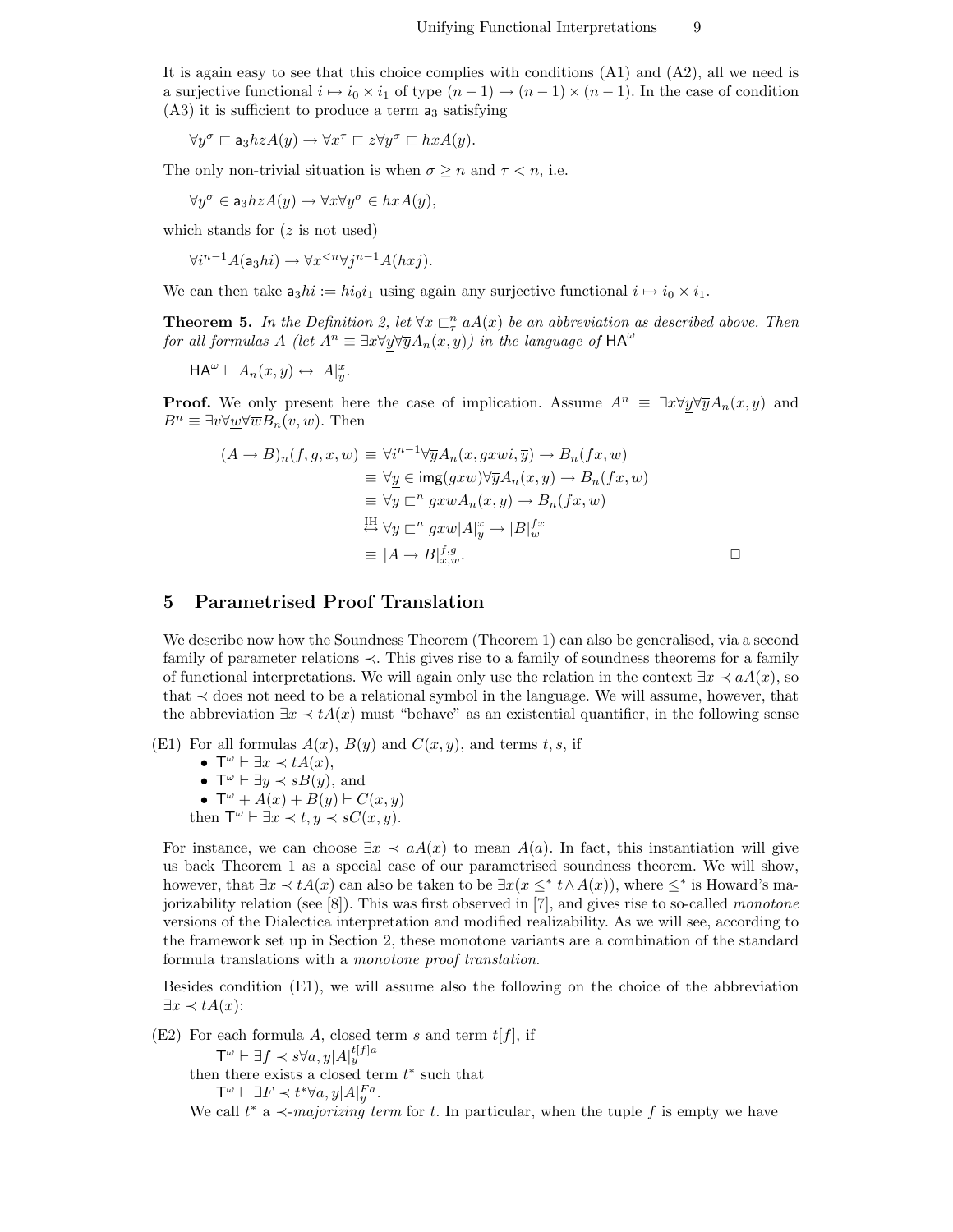$$
\mathsf{T}^{\omega} \vdash \forall a, y | A |_{y}^{ta} \qquad \Rightarrow \qquad \mathsf{T}^{\omega} \vdash \exists f \prec t^* \forall a, y | A |_{y}^{fa}
$$

We will also consider bounded versions of the conditions  $(A1)$ ,  $(A2)$  and  $(A3)$ . For all formulas  $\Gamma$ , A, B and C, and closed terms  $r_0, r_1, s, t, p, q$  there are closed terms  $a_1^*, a_2^*, a_3^*$  such that

 $(A1)^*$  T<sup> $\omega$ </sup>  $\vdash \exists \nu \prec a_1^* \forall a, l, u \vert \Gamma \rightarrow \Gamma \vert_{l,u}^{\nu a, \lambda l.l},$  $(A2)^*$  if  $\mathsf{T}^\omega \vdash \exists g_0 \prec r_0, g_1 \prec r_1, f \prec t \; \forall a, l_0, l_1, y | \Gamma \wedge \Gamma \rightarrow A |_{l_0, l_1, y}^{g_0, a, g_1, a, fa}$ then  $\mathsf{T}^\omega \vdash \exists \chi \prec \mathsf{a}_2^* \exists f \prec t^* \forall a, l, y | \Gamma \rightarrow A |^{\chi a, fa}_{l,y},$ where  $t^*$  is the majorizing term for  $\lambda a, l' \tilde{t} all$ .  $(A3)*$  if  $\mathsf{T}^{\omega} \vdash \exists g \prec p, f \prec s, h \prec q, j \prec t \forall l, y, x, w | \Gamma \rightarrow (A \land (A \rightarrow B)) |_{l, y, x, w}^{ga, fa, ha, ja}$ <br>then  $\mathsf{T}^\omega \vdash \exists \xi \prec \mathsf{a}_3, f \prec s, j \prec t \forall l, w | \mathnormal{\Gamma} \rightarrow B|_{l,w}^{\xi a, (ja) \circ (fa)}.$ 

We show that such weakenings together with the two  $(E)$  conditions are sufficient for proving the following parametrised version of the Soundness Theorem.

**Theorem 6 (Parametrised Soundness).** Assume  $T^{\omega}$  is an extension of  $HA^{\omega}$  for which the  $(A)$ <sup>\*</sup> and  $(E)$  conditions hold. If

$$
\mathsf{HA}^{\omega} + \{\Gamma\} \vdash A,
$$

then there are sequences of closed terms  $t^*$  and  $r^*$  of appropriate types such that

 $\mathsf{T}^\omega \vdash \exists g \prec r^* \exists f \prec t^* \forall a, v, y \, |\Gamma \rightarrow A|^{ga, fa}_{v, y},$ 

where a is a tuple of free-variables of  $\Gamma$  and A. Recall that we use  $\{\Gamma\}$  to indicate that the assumptions  $\Gamma$  are being viewed as undischarged assumptions, rather than axioms of the theory, which (could be, but) are not (in general) witnessed.

#### Proof. See Appendix C.

Notice that the parametrised soundness gives a family of soundness theorems (depending on the choice of  $\exists x \prec aA(x)$  for the parametrised formula translation (which is parametrised by  $\forall x \sqsubset aA(x)$ ). Moreover, observe that in the monotone soundness we do not require terms  $a_1, a_2$ and  $a_3$  to be part of the language, but only majorizing terms  $a_1^*$ ,  $a_2^*$  and  $a_3^*$  for those, according to the choice for  $\exists x \prec aA(x)$ .

#### 5.1 Instantiating the parametrised soundness

Table 1 summarises how different instantiations of  $\forall x \in tA(x)$  and  $\exists x \prec tA(x)$  give rise to different functional interpretations.

| $\forall x^{\rho} \sqsubset aA(x)$                            | $\exists x \prec aA(x)$  | Formulas $+$ proof translation     |
|---------------------------------------------------------------|--------------------------|------------------------------------|
| A(a)                                                          | A(a)                     | Dialectica interpretation          |
| $\forall i \leq  a  A(a_i)$                                   | A(a)                     | Diller-Nahm variant of Dialectica  |
| $\forall i^{n-1} A(ai) \text{ or }_{\rho > n} \forall x A(x)$ | A(a)                     | Stein's family of interpretations  |
| $\forall x A(x)$                                              | A(a)                     | Modified realizability             |
| A(a)                                                          | $\exists x \leq^* aA(x)$ | Monotone Dialectica interpretation |
| $\forall i \leq  a  A(a_i)$                                   | $\exists x \leq^* aA(x)$ | no given name                      |
| $\forall i^{n-1} A(ai) \text{ or }_{\rho>n} \forall x A(x)$   | $\exists x \leq^* aA(x)$ | no given name                      |
| $\forall x A(x)$                                              | $\exists x \leq^* aA(x)$ | Monotone realizability             |

Table 1. Instantiations of the parametrised functional interpretation

For instance, instantiating  $\sqsubset$  with  $\sqsubset^g$  and  $\prec$  with  $\leq^*$  gives the so-called monotone Dialectica interpretation, whereas taking  $\sqsubset$  to be  $\sqsubset^r$  gives the monotone realizability interpretation (cf. [7]). In the first case, we no longer need characteristic terms a<sup>2</sup> for deciding prime formulas, but only a majorant  $a_2^*$  for those, which can be taken to be the constant 1 functional. Moreover, as shown in  $[7]$ , ineffective principles such as weak König's lemma, which are not interpretable with the standard soundness theorem, become interpretable under the monotone soundness.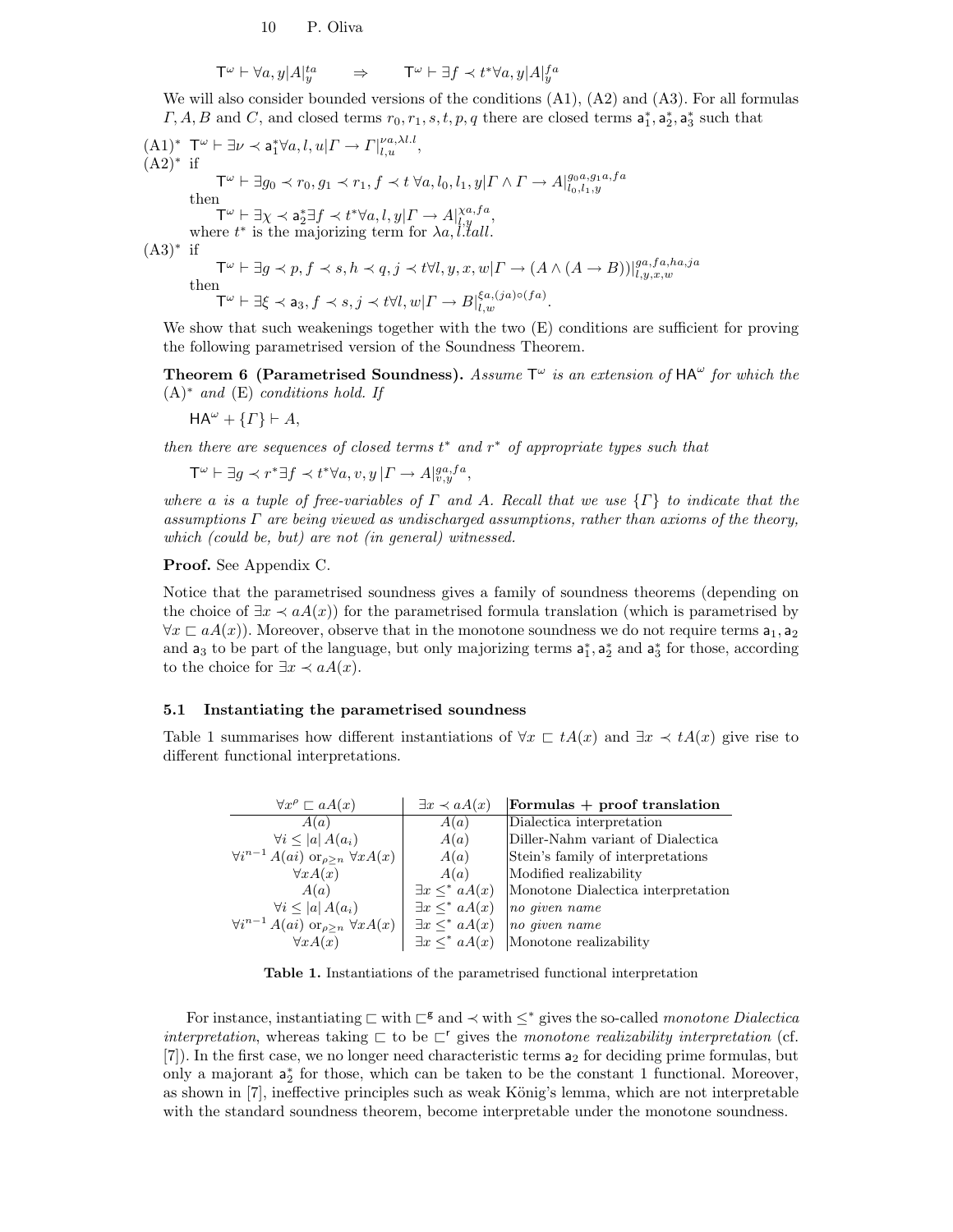# 6 Programs from Proofs

One should notice that the parametrised functional interpretation can be applied directly to analyse proofs, leaving the instantiation to a later stage, once the (parametrised) witnessing term and (parametrised) verifying proof have been obtained. This can be achieved by adding to the language new formulas constructs  $\forall x \in tA(x)$  and  $\exists x \in tA(x)$ , families of constants  $a_1^*, a_2^*, a_3^*$  and axiom schemes corresponding to the conditions (A) and (E).

Starting with a proof of A what one obtains is then a proof of  $\exists f \prec t \forall a, y | A|_y^{fa}$ , for some closed term  $t$ . The extracted term  $t$  will potentially contain the new constants added, and the proof of  $|A|_y^t$  will potentially make use of the new formula constructs. Extracting the "abstract" witnessing term  $t$  allows for a comparison between the terms extracted via different functional interpretation, namely, we know that terms extracted via different interpretations will have the same structure, and will only differ on the choices of  $a_1^*, a_2^*$  and  $a_3^*$ . This will be clear cut when analysing proofs of theorem whose interpretation do not contain  $\sqsubset$ , e.g. implication-free theorems and theorems in prenex form. For such formulas A the interpretation  $|A|_y^x$  will be syntactically the same, no matter what the choice of the abbreviation  $\forall x \in tA(x)$ , although the extracted term t and the proof of  $\exists f \prec t \forall a, y | A|_y^x$  will possibly change.

#### 6.1 Dealing with classical proofs

The difference between the interpretation becomes evident when e.g. dealing with classical logic. After applying the negative translation (for elimination of classical logic) to proofs of theorems  $\forall x \exists y A_{\text{of}}(x, y)$  one gets a proof of  $\forall x \neg \neg \exists y A_{\text{of}}(x, y)$ , which is a shorthand for

$$
\forall x ((\exists y A_{\mathsf{q} \mathsf{f}}(x, y) \to \bot) \to \bot)).
$$

Via the parametrised f.i. applied to a proof of such theorem one obtains a term  $t$  and a proof of

$$
\exists f \prec t \forall x \neg \forall y \sqsubset fx \neg A_{\mathsf{qf}}(x, y).
$$

If we instantiate the parametrised interpretation with the Dialectica abbreviation  $\forall x \in R^* A(x)$ we get that t is actually a bound (in the sense of  $\prec$ ) on the witnessing function for the original theorem. Moreover, if  $\exists x \prec sA(x)$  is chosen to mean  $A(s)$ , then t is the actual witnessing function for the theorem.

Similarly, instantiating with the Diller-Nahm abbreviation we would get a function which for any x produces a finite tuple of possible witnesses for y. In the case of Stein's abbreviation, e.g. with n bigger than the type level of y, the term t would produce a family (indexed by the pure type  $n - 1$ ) of possible witnesses for y.

Applying modified realizability directly would simply produce a new proof of  $\forall x \neg \exists y A_{\text{qf}}(x, y)$ , without any extra information on the witnessing function. In such cases we can make use of the A-translation, which transforms proofs of  $\forall x \neg \neg \exists y A_{\text{cf}}(x, y)$  into proofs of  $\forall x \exists y A_{\text{cf}}(x, y)$  before modified realizability is used.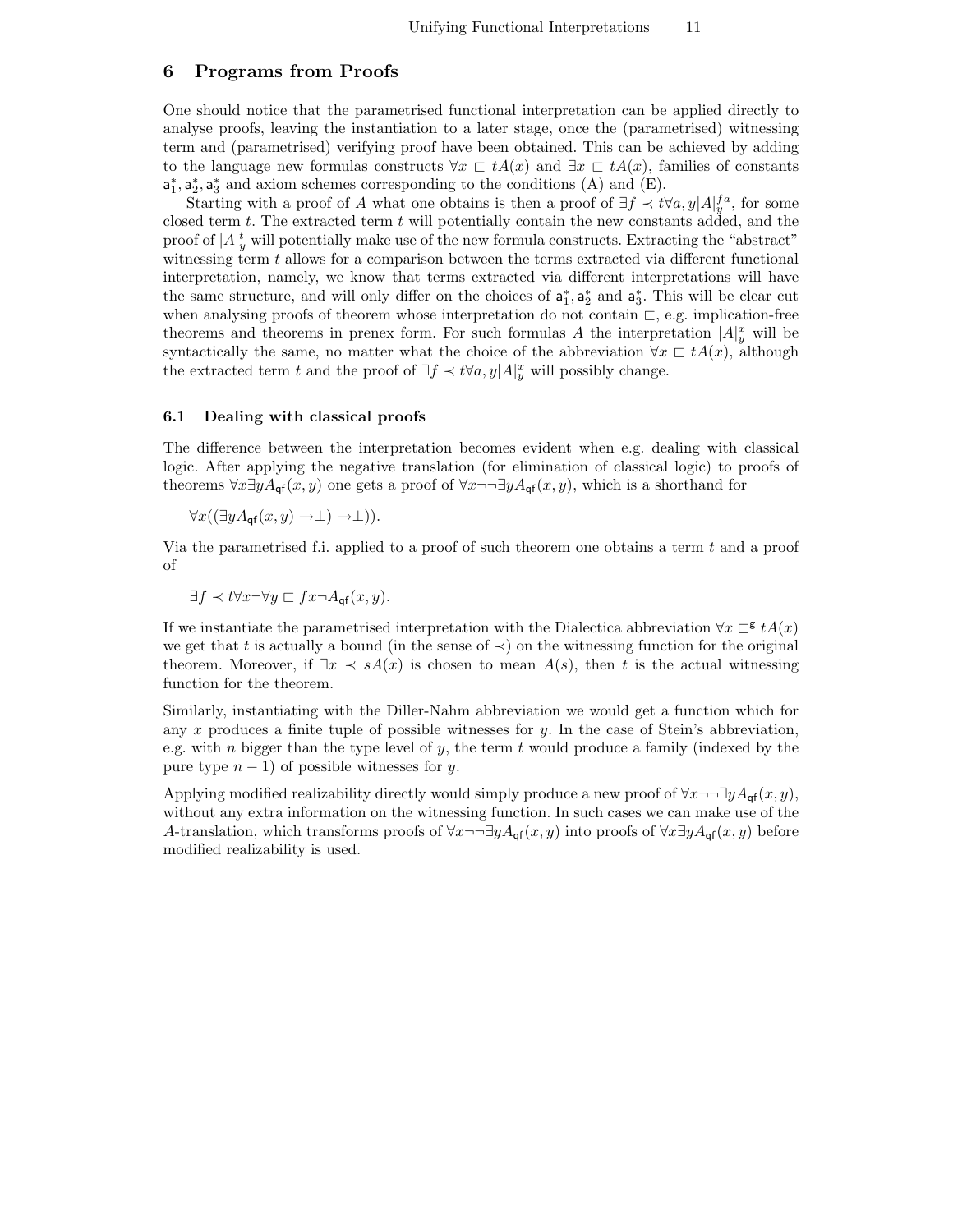### References

- 1. Gödel, K.: Über eine bisher noch nicht benützte Erweiterung des finiten Standpunktes. Dialectica 12 (1958) 280–287
- 2. Kreisel, G.: Interpretation of analysis by means of constructive functionals of finite types. In Heyting, A., ed.: Constructivity in Mathematics. North Holland, Amsterdam (1959) 101–128
- 3. Kreisel, G.: On weak completeness of intuitionistic predicate logic. The Journal of Symbolic Logic 27 (1962) 139–158
- 4. Hyland, J.M.E.: Proof theory in the abstract. Annals of Pure and Applied Logic 114 (2002) 43–78
- 5. Diller, J., Nahm, W.: Eine Variant zur Dialectica-interpretation der Heyting Arithmetik endlicher Typen. Arch. Math. Logik Grundlagenforsch 16 (1974) 49–66
- 6. Stein, M.: Interpretationen der Heyting-Arithmetik endlicher Typen. Arch. Math. Logik Grundlag 19 (1979) 175–189
- 7. Kohlenbach, U.: Analysing proofs in Analysis. In Hodges, W., Hyland, M., Steinhorn, C., Truss, J., eds.: Logic: from Foundations to Applications, European Logic Colloquium (Keele, 1993), Oxford University Press (1996) 225–260
- 8. Howard, W.A.: Hereditarily majorizable functionals of finite type. In Troelstra, A.S., ed.: Metamathematical investigation of intuitionistic Arithmetic and Analysis. Volume 344 of Lecture Notes in Mathematics. Springer, Berlin (1973) 454–461
- 9. Troelstra (ed.), A.S.: Metamathematical Investigation of Intuitionistic Arithmetic and Analysis. Volume 344 of Lecture Notes in Mathematics. Springer, Berlin (1973)
- 10. Spector, C.: Provably recursive functionals of analysis: a consistency proof of analysis by an extension of principles in current intuitionistic mathematics. In Dekker, F.D.E., ed.: Recursive Function Theory: Proc. Symposia in Pure Mathematics. Volume 5., American Mathematical Society, Providence, Rhode Island (1962) 1–27
- 11. Avigad, J., Feferman, S.: Gödel's functional ("Dialectica") interpretation. In Buss, S.R., ed.: Handbook of proof theory. Volume 137 of Studies in Logic and the Foundations of Mathematics. North Holland, Amsterdam (1998) 337–405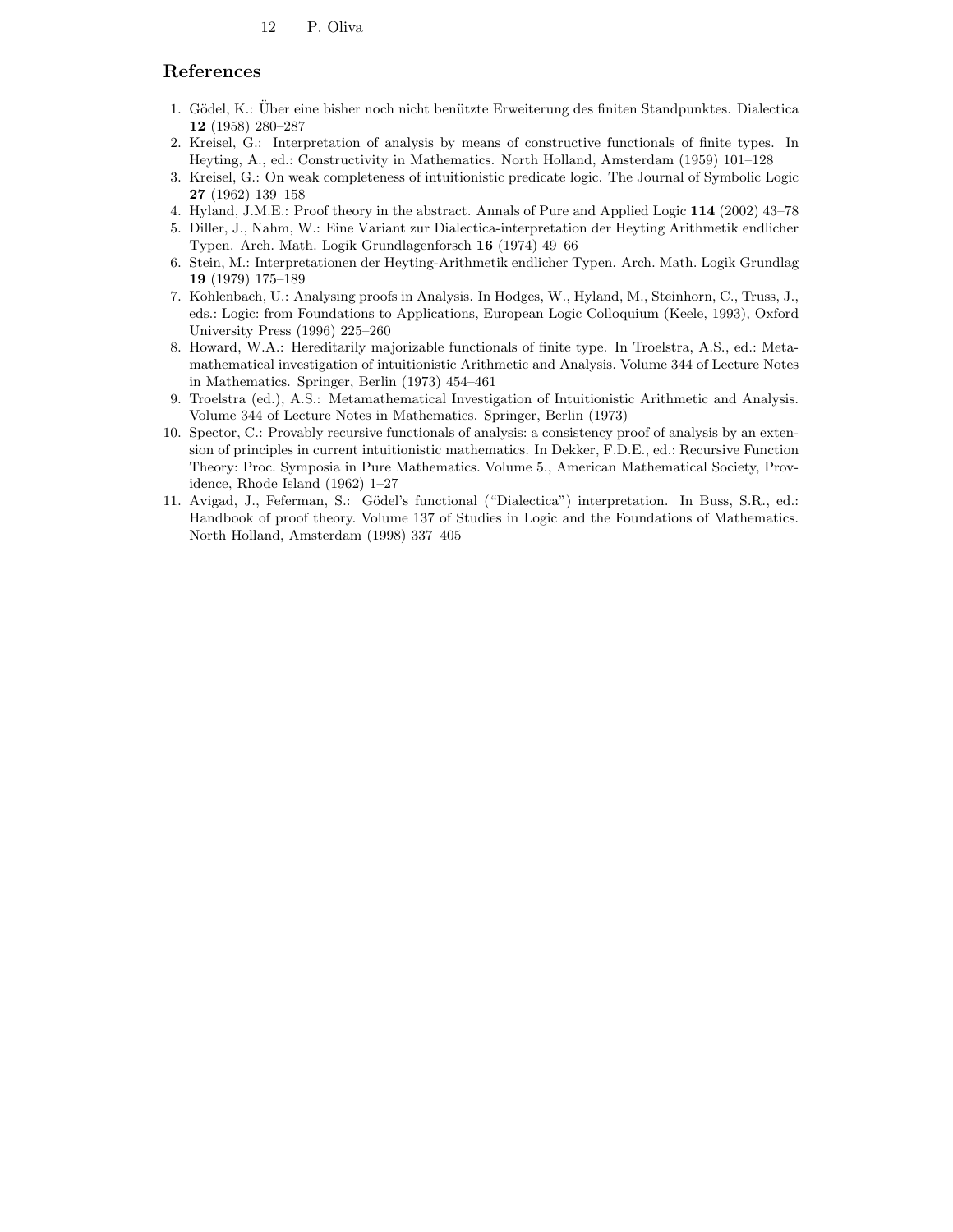# Appendix A: Logical rules

The logical framework we use is intuitionistic predicate logic in the language of finite types, on top of which we build  $HA^{\omega}$ . We have opted for the following natural deduction formalism:

| ${A}_{\alpha}$                                                                                                    | $\frac{\bot}{A} \perp E$                                                                                                                                                                                     |
|-------------------------------------------------------------------------------------------------------------------|--------------------------------------------------------------------------------------------------------------------------------------------------------------------------------------------------------------|
| $\frac{A_0 \qquad A_1}{A_0 \wedge A_1} \wedge \text{I}$                                                           | $\frac{A_0 \wedge A_1}{A_i} \wedge \mathbf{E}$                                                                                                                                                               |
| $\frac{A_i}{A_0 \vee A_1} \vee I$                                                                                 | $[A_0]_{\alpha_0}$ $[A_1]_{\alpha_1}$<br>$\begin{array}{ccccc} & . & . & . & . & . \\ & . & . & . & . & . \\ A_0 \vee A_1 & B & & B & . & . \\ & & B & & & \vee \mathrm{E}_{\alpha_0, \alpha_1} \end{array}$ |
| $\begin{array}{c} [A]_{\alpha} \\ \vdots \\ \hline B \\ \hline A \to B \end{array} \to \operatorname{I}_{\alpha}$ | $\frac{A}{B} \longrightarrow \frac{A}{B} \longrightarrow E$                                                                                                                                                  |
| $\frac{A(x^\sigma)}{\forall x^\sigma A(x)} \, \forall \mathbf{I}$                                                 | $\frac{\forall x^\sigma A(x)}{A(s^\sigma)} \, \forall \mathbf{E}$                                                                                                                                            |
| $\frac{A(s^{\sigma})}{\exists x^{\sigma} A(x)} \exists I$                                                         | $[A(x)]_{\alpha}$<br>$\frac{\exists x^{\sigma} A(x)}{B} \exists E_{\alpha}$                                                                                                                                  |

In the rule  $\forall I$  the variable x must not occur free in (non-discharged) assumptions of the derivation, whereas in the rule  $\exists E, x$  must not occur free in assumptions on which B depends, except for  $A(x)$ . Furthermore  $\exists E$  has the restriction that x is not free in B.

We are using the convention that undischarged assumptions are marked by  $\{\cdot\}$ . This is changed into [·] when the assumptions are discharged. Except in the proofs of Theorems 1 and 6 we do not explicitly show undischarged assumptions.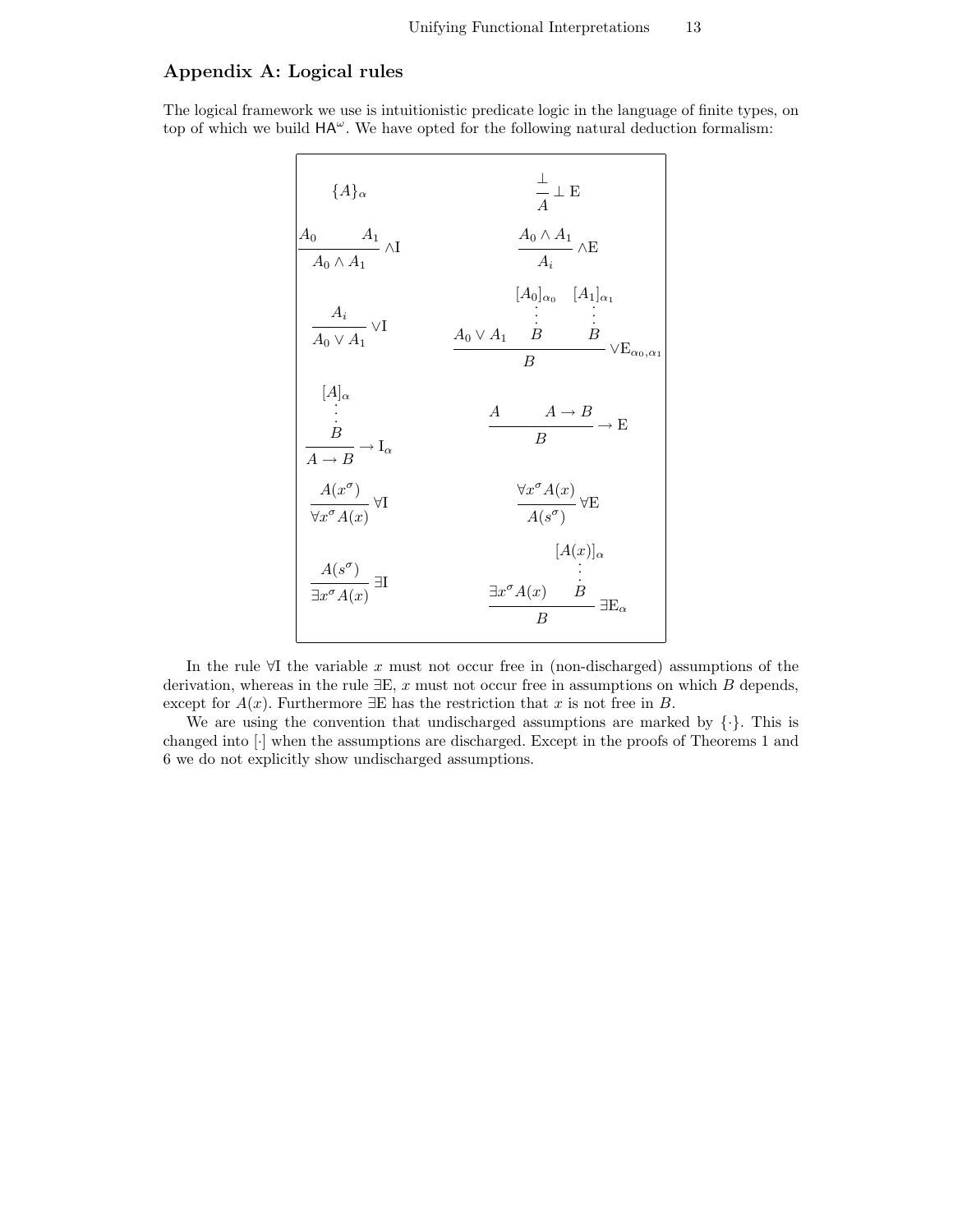# Appendix B: Proof of Theorem 1

As stated in the theorem, let us assume for simplicity that  $a$  is a tuple of variables containing all the free-variables of  $\Gamma$ , A and B. Also for simplicity we assume that  $\Gamma$  is a single formula, which might be used multiple times in the derivation of  $A$ . In the following we indicate how a proof  $\pi : (\Gamma \vdash A)$  can be transformed into a proof  $\tilde{\pi}$  of  $|\Gamma \to A|_{v,y}^{ra,ta}$ , for closed terms r and t, by induction on the structure of  $\pi$ . During the translation, rules of  $\pi$  might get translated into derivable rules in the derivation  $\tilde{\pi}$ .

Assume  $\Gamma$ , A and B have interpretations  $|\Gamma|_u^l$ ,  $|A|_y^x$  and  $|B|_w^v$ , respectively.

<u>Axioms</u>. All the axioms of  $HA^{\omega}$  are universal, i.e. of the form  $\forall nA_{\mathsf{qf}}(n)$ , so that  $|\forall nA_{\mathsf{qf}}(n)|_n \equiv$  $A_{\mathsf{qf}}(n)$ . To each of those we associate the proof

$$
\frac{\forall n A_{\mathsf{q}\mathsf{f}}(n)}{|\forall n A_{\mathsf{q}\mathsf{f}}(n)|_n} \,\forall E
$$

i.e. the axioms of  $HA^{\omega}$  imply their interpretation.

Assumption. To each undischarged assumption  $\{F\}$  we associate a derivation of  $|\Gamma \to \Gamma|_{l,u}^{\text{a}_1, a, \lambda l.l}$ , which is assumed to exist by condition (A1).

Falsity elimination. Consider an arbitrary instance

$$
\begin{array}{c}\n\{I\}_\alpha \\
\vdots \\
\pi \\
\bot \\
\pi\n\end{array}
$$

of this rule. By induction hypothesis we have a derivation  $\tilde{\pi}$  of  $|\Gamma \to \perp|_l^{ra}$ , for some closed term r. We can then easily derive  $|\Gamma \to A|_{l,y}^{r',0}$ , where 0 is the zero functional of appropriate type and  $r'aly := rel$ . In the following we will omit the definition of the primed terms when those are simple projections, as it is the case in  $r'$ .

Conjunction introduction. Assume for simplicity that both branches use the same undischarged assumption  $\Gamma$ .

$$
\begin{array}{cc}\n\{ \Gamma\}_{\alpha} & \{ \Gamma\}_{\alpha} \\
\vdots \pi_0 & \vdots \pi_1 \\
\hline\nA_0 & A_1 \\
\hline\nA_0 \wedge A_1\n\end{array}
$$

By induction hypothesis we have derivations of

(i)  $|\Gamma \to A_0|_{l_0, y_0}^{q_0 a, t_0 a}$ (ii)  $|\Gamma \to A_1|_{l_1,y_1}^{q_1a,t_1a}$ 

for some closed terms  $q_0, q_1, t_0, t_1$ . From (i) and (ii) we can build a derivation of

$$
|\Gamma \wedge \Gamma \to A_0 \wedge A_1|_{l'_0, l'_1, y_0, y_1}^{q'_0 a, q'_1 a, t'_0 a, t'_1 a},
$$

where  $q'_0, q'_1, t'_0, t'_1, l'_0$  and  $l'_1$  are appropriate projections. By condition (A2) we have the existence of a closed term  $a_2$  and a derivation of

$$
|\Gamma \to A_0 \wedge A_1|_{l,y_0,y_1}^{\mathsf{a}_{2a},\lambda l.t'_0 all,\lambda l.t'_1 all}.
$$

Conjunction elimination. By induction hypothesis we have closed terms  $q, t_0$  and  $t_1$  and a proof of

$$
|\Gamma \to A_1 \wedge A_2|_{v,y_0,y_1}^{qa,t_0a,t_1a}.
$$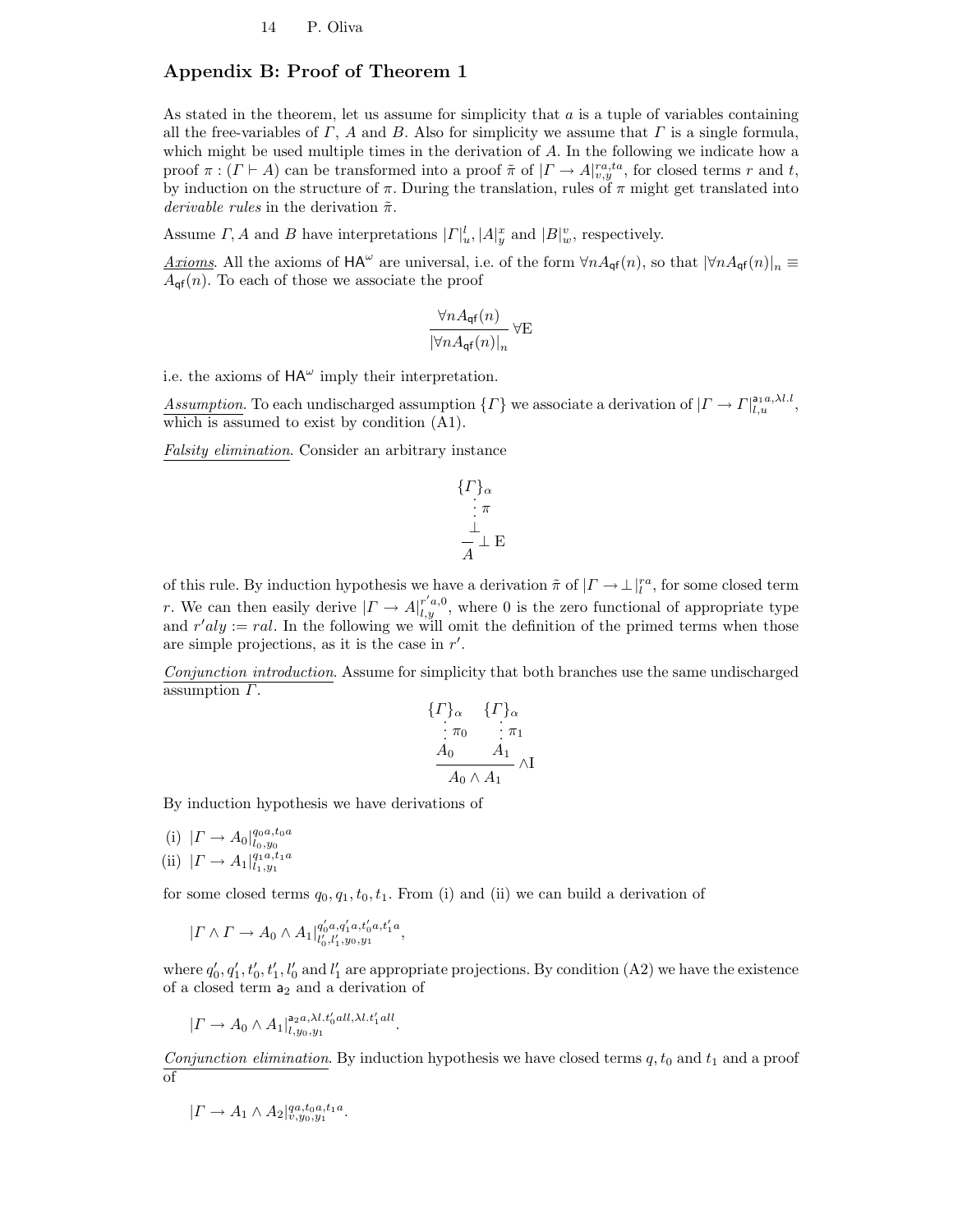This easily gives a derivation of  $|\Gamma \to A_0|_{v,y_0}^{qa,t_0a}$ , where  $q'avy_0 := qavy_00$  ( $y_1$  is substituted by the constant 0 of appropriate type).

Implication introduction. This is immediately treated by the induction hypothesis.

Implication elimination. Let us look at the following instance of this rule

$$
\begin{array}{ll}\n\{F\}_{\alpha} & \{F\}_{\alpha} \\
\vdots \pi_1 & \vdots \pi_2 \\
\hline\nA & A \to B \\
\hline\nB & \to E\n\end{array}
$$

By induction hypothesis we have closed terms  $p_1, p_2, q, s$  and t and derivations for

- (i)  $|\Gamma \to A|_{l_1,y}^{p_1a,sa}$
- (ii)  $|\Gamma \to (A \to B)|_{l_2, x, w}^{p_2, a, qa, ta}$ .

From those we can derive

$$
|(I \wedge I) \rightarrow (A \wedge (A \rightarrow B))|_{l_1, l_2, y, x, w}^{p_1 a, p_2 a, sa, qa, ta}
$$

By condition (A2) we get

$$
|\Gamma \to (A \land (A \to B))|_{l,y,x,w}^{a_2 a, \lambda l. sall, \lambda l. qall, \lambda l. tall}
$$

Finally, by condition  $(A3)$  we have a closed term  $a_3$  and a proof of

$$
|\varGamma\to B|_{l,w}^{\text{a}_{3}a,(\lambda l.tall)\circ(\lambda l.sall)}.
$$

Universal introduction and elimination. Let us look at the following instance of the rule

$$
\{T\}_{\alpha}
$$
  
\n $\vdots \pi$   
\n $A(z)$   
\n $\forall z A(z)$ 

By induction hypothesis we have closed terms  $r$  and  $t$  and a derivation of

$$
|\Gamma \to A(z)|_{l,y}^{raz, taz}.
$$

This can be simply viewed as a derivation of  $| \Gamma \to \forall z A(z) |_{l,y,z}^{r a,t a}$ . Similarly with the universal elimination.

Disjunction introduction. Assume we have a derivation of  $|\Gamma \to A_0|_{l,y_0}^{qa,t_0a}$ . We can then obtain a derivation of  $|\Gamma \to A_0 \vee A_1|_{l, y_0, y_1}^{q_a, t_0, q, 0, 0}$ , where 0 is the zero functional of appropriate type, and  $y_1$  is a fresh variable. Similarly with the case  $\Gamma \vdash A_1$ .

Disjunction elimination. Let us consider now the rule

$$
\begin{array}{ccc}\n\{F\}_{\beta} & [A_0]_{\alpha_0} & [A_1]_{\alpha_1} \\
\vdots & \pi_2 & \vdots \pi_0 & \vdots \pi_1 \\
A_0 \vee A_1 & B & B \\
B & & \vee E_{\alpha_0, \alpha_1}\n\end{array}
$$

Instead of applying the induction hypothesis to the two derivations  $\pi_0$ :  $(A_0 \vdash B)$  and  $\pi_1$ :  $(A_1 \vdash B)$  we will consider a slight extensions of those, namely

$$
\frac{\{n=0\}_{\alpha_0} \quad \{n=0 \to A_0\}_{\beta_0}}{A_0} \to E \qquad \frac{\{n \neq 0\}_{\alpha_1} \quad \{n \neq 0 \to A_1\}_{\beta_1}}{\begin{array}{c} A_1 \\ \vdots \\ B \end{array}} \to E
$$

Applying the IH to these extended derivations will give us tuples of closed terms  $q_0, q_1, s_0$  and  $s_1$  and derivations of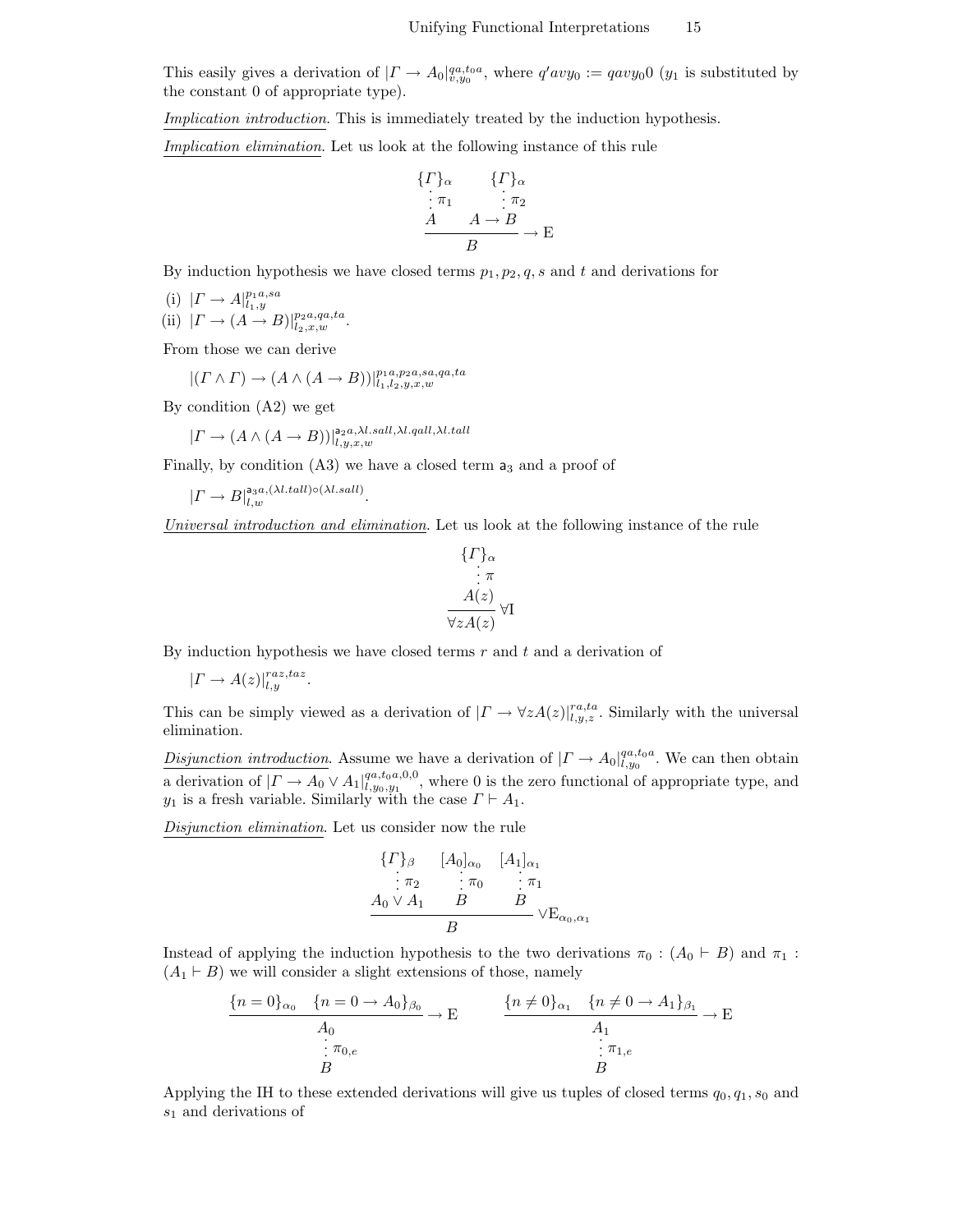(i)  $(n = 0) \rightarrow |(n = 0 \rightarrow A_0) \rightarrow B|_{x_0,w}^{q_0an,s_0an}$ <br>(ii)  $(n \neq 0) \rightarrow |(n \neq 0 \rightarrow A_1) \rightarrow B|_{x_1,w}^{q_0an,s_1an}$ 

By the decidability of equality of basic type we get

$$
|((n=0 \to A_0) \land (n \neq 0 \to A_1)) \to B|_{x_0,x_1,w}^{q_0an,q_1an,\text{cond}(n,s_0an,s_1an)},
$$

i.e.

$$
|A_0 \vee A_1 \to B|_{x_0,x_1,n,w}^{q_0a,q_1a,\lambda n.\text{cond}(n,s_0a,s_1a)}.
$$

More generally, if  $\Gamma$  had been used in the sub-proofs  $\pi_0$  and  $\pi_1$  then we would actually have

 $|\Gamma\rightarrow (A_0\vee A_1\rightarrow B)|_{x_0,x_1,n,w}^{p_0a,q_0a,q_1a,\lambda n.{\rm cond}(n,s_0a,s_1a)}.$ 

Again by IH, the derivation  $\pi_2$  is transformed into a proof of ,

$$
|\Gamma \to A_0 \vee A_1|_{l,y_0,y_1}^{p_1a,t_0a,t_1a,ta}
$$

for some closed terms  $p_1, t_0, t_1$  and t. By conditions (A2) and (A3) (similarly to the treatment of  $\rightarrow$ E) we get

$$
|\varGamma\rightarrow B|^{a_3a,\text{cond}(\lambda l.tall,(\lambda l.s_0all)\circ(\lambda l.t_0all),(\lambda l.s_1all)\circ(\lambda l.t_1all))}
$$

Existential introduction. Let us consider the following instance of the rule

$$
\{\Gamma\}_{\alpha} \n\vdots \pi \nA(s) \n\exists z A(z) \exists I
$$

By induction hypothesis we get closed terms  $q$  and  $t$  and a proof of

$$
|\Gamma \to A(s)|_{l,y}^{qa,ta},
$$

which can be viewed as a proof of  $|\Gamma \to \exists z A(z)|_{l,y}^{qa,ta,s}$ .

Existential elimination. Consider the rule

$$
\begin{array}{ccc}\n\{ \Gamma\}_{\alpha} & \{ \Gamma\}_{\alpha}, [A(z)]_{\beta} \\
\vdots \pi_0 & \vdots \pi_1 \\
\exists z A(z) & B \\
\hline\nB & & \exists E_{\beta}\n\end{array}
$$

By induction hypothesis we get derivations of

(i) 
$$
| \Gamma \to A (ral)|_{l_0,y}^{q_0a,sa}
$$
  
(ii)  $| \Gamma \to (A(z) \to B)|_{l_1,x,w}^{q_1,paz,taz}$ 

Let  $z := rad$  in (ii). By conditions (A2) and (A3) we get  $|\Gamma \to B|_{l,w}^{a_3a,(ta(ral))\circ (sa)}$ .

Induction rule. Recall that we might assume that the subproofs in the induction rule do not contain undischarged assumptions. Assume we have already analysed the two subproofs obtaining

$$
\begin{array}{c}\n\emptyset \\
\vdots \pi_1 \\
\downarrow \pi_0\n\end{array}\n\qquad\n\frac{\forall y' \sqsubset q[x, y] | A(n)|_{y'}^{x} \to |A(n+1)|_{y}^{tx}}{\forall y (\forall y' \sqsubset q[x, y] | A(n)|_{y'}^{x} \to |A(n+1)|_{y}^{tx})}\n\forall I
$$
\n
$$
\frac{|A(0)|_{y}^{s}}{\forall y | A(0)|_{y}^{R(s, t, 0)}} \forall I \quad \frac{\forall x (\forall y | A(n)|_{y}^{x} \to \forall y | A(n+1)|_{y}^{tx})}{\forall y | A(n)|_{y}^{R(s, t, n)} \to \forall y | A(n+1)|_{y}^{R(s, t, n+1)}}\n\frac{\forall y | A(n)|_{y}^{R(s, t, n)}}{|A(n)|_{y}^{R(s, t, n)}} \forall E
$$
\nIND

having that  $R(s, t, 0) = s$  and  $R(s, t, n + 1) = t R(s, t, n)$ . Here we have used on more condition on the abbreviation  $\forall y \sqsubset q A(y)$ , namely that  $\forall y A(y) \rightarrow \forall y \sqsubset q A(y)$ .  $\Box$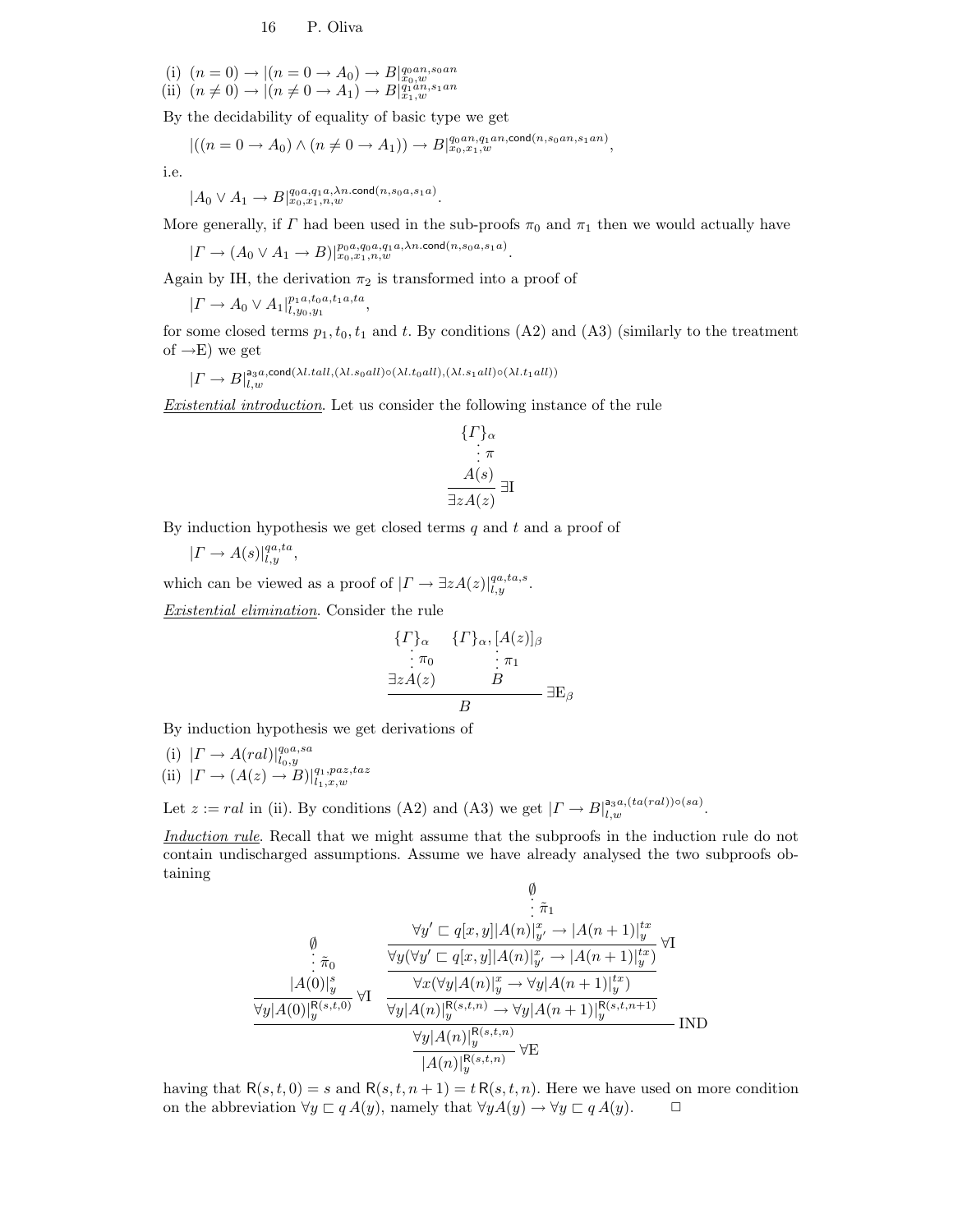# Appendix C: Proof of Theorem 6

The proof proceeds by induction on the structure of the proof  $HA^{\omega} + \{ \Gamma \} \vdash A$ . We will use most of the notation introduced in Appendix B.

<u>Axioms</u>. All the axioms of  $HA^{\omega}$  are universal, i.e. of the form  $\forall nA_{\mathsf{qf}}(n)$ , so that nothing needs to be done. i.e. the axioms of  $HA^{\omega}$  imply their interpretation.

Assumption. Let us consider first the case of an undischarged assumption  $\Gamma$ . By assumption  $(A1)$ <sup>\*</sup> we have

$$
\exists \nu \prec \mathsf{a}_1^* \forall a, l, u | \Gamma \rightarrow \Gamma \vert_{l, u}^{\nu a, \lambda l, l}.
$$

Let  $t := \lambda a, l.l.$  By (E2) we then get

$$
\exists \nu \prec \mathsf{a}_1^*, f \prec t^* \forall a, l, u | \Gamma \rightarrow \Gamma |_{l,u}^{\nu a, fa},
$$

which is the derivation in the new proof associated with the undischarged assumption  $\Gamma$  in the original proof.

Falsity elimination. Consider an arbitrary instance

$$
\begin{array}{c}\n\{ \Gamma \}_{\alpha} \\
\vdots \pi \\
\frac{\bot}{A} \perp E\n\end{array}
$$

of this rule. By induction hypothesis we have a derivation  $\tilde{\pi}$  of

$$
\exists g \prec r \forall a, l | \Gamma \rightarrow \perp|_l^{ga},
$$

for some closed term r. By the assumption (E1) we can derive  $\exists g \prec r \forall a, l \vert \Gamma \to A \vert_{l,y}^{t[g]a,sa}$ , where  $s := \lambda a.0$  (the zero functional of appropriate type) and  $t[f] := \lambda a, l, y. fal$ . By (E2) we get

$$
\exists g \prec t^*, f \prec s^* \forall a, l, y | \Gamma \rightarrow A |^{ha, fa}_{l, y}.
$$

Conjunction introduction. In this case

$$
\begin{array}{cc}\n\{ \Gamma\}_{\alpha} & \{ \Gamma\}_{\alpha} \\
\vdots \pi_0 & \vdots \pi_1 \\
\frac{A_0 & A_1}{A_0 \wedge A_1} \wedge \mathbf{I}\n\end{array}
$$

by induction hypothesis we have closed terms  $t_0, t_1, q_0$  and  $q_1$  such that

$$
\exists f_0 \prec t_0, g_0 \prec q_0 \forall a, l_0, y_0 | \Gamma \to A_0 |_{l_0, y_0}^{g_0 a, f_0 a}
$$
  

$$
\exists f_1 \prec t_1, g_1 \prec q_1 \forall a, l_1, y_1 | \Gamma \to A_1 |_{l_1, y_1}^{g_1 a, f_1 a}.
$$

By (E1), from these we can derive

$$
\exists f_0 \prec t_0, f_1 \prec t_1, g_0 \prec q_0, g_1 \prec q_1 \forall a, l_0, l_1, y_0, y_1 | \Gamma \wedge \Gamma \to A_0 \wedge A_1|_{l_0, l_1, y_0, y_1}^{g_0, a, f_1, a}.
$$

By  $(A2)^*$  we have

$$
\exists \chi \prec \mathsf{a}_2, f_0 \prec t_0^*, f_1 \prec t_1^* \forall a, l, y_0, y_1 | \Gamma \rightarrow A_0 \wedge A_1 |_{l, y_0, y_1}^{\chi a, f_0 a, f_1 a},
$$

where  $t_i^*$  majorizes  $\lambda l.$ tll.

Conjunction elimination. By induction hypothesis we have closed terms  $q, t_0$  and  $t_1$  and a proof of

$$
\exists g \prec q, f_0 \prec t_0, f_1 \prec t_1 \forall a, v, y_0, y_1 | \Gamma \rightarrow A_1 \wedge A_2 |_{v, y_0, y_1}^{ga, f_0 a, f_1 a}.
$$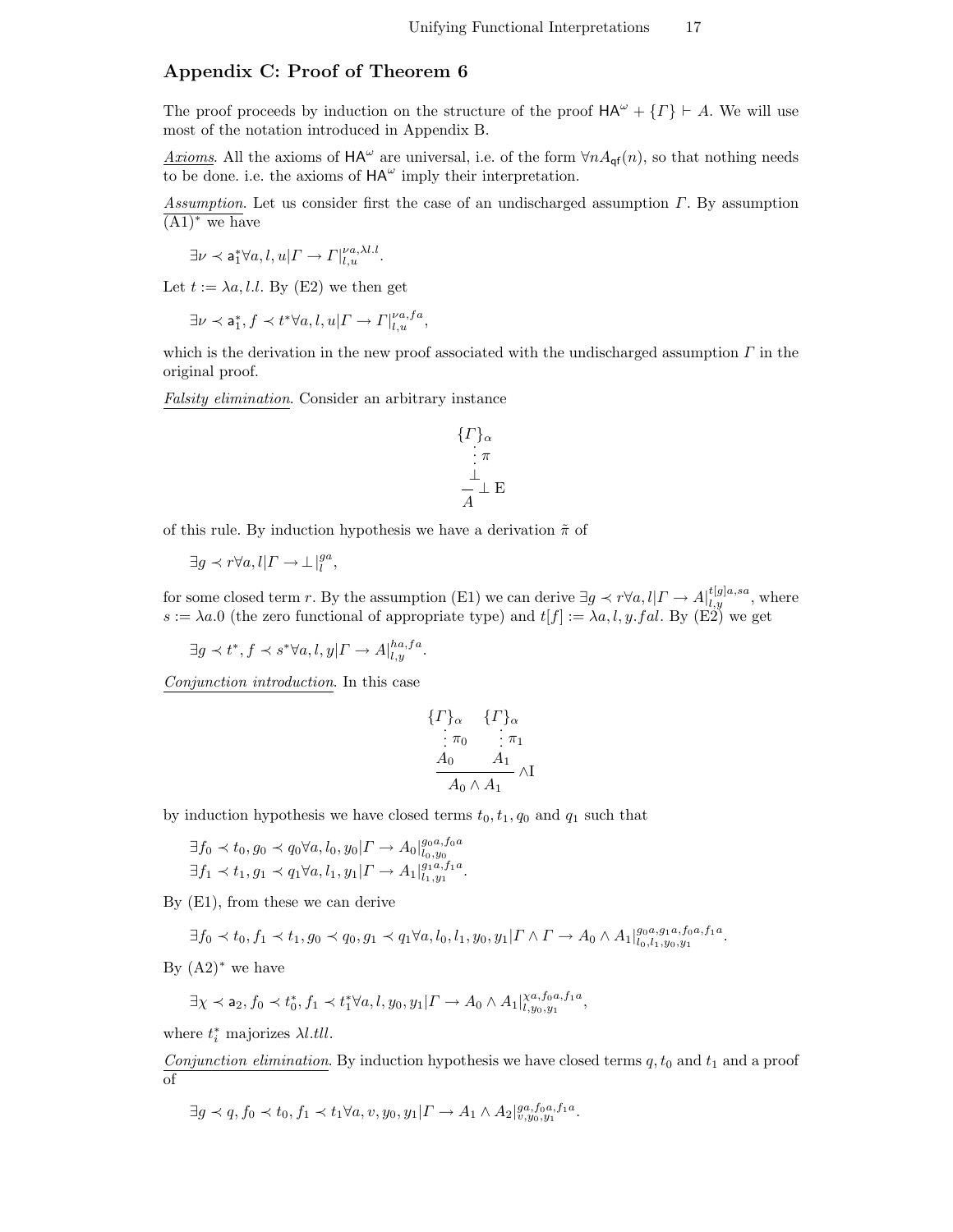By (E1), this gives a derivation of  $\exists g \prec q', f_i \prec t_i \forall a, v, y_i | \Gamma \rightarrow A_i |_{v, y_i}^{ga, f_i a}$ , for  $i \in \{0, 1\}$ , where  $q'$  is an appropriate projection of  $q$ .

Implication introduction. This is immediately treated by the induction hypothesis.

Implication elimination. Let us consider the implication elimination

$$
\begin{array}{c}\n\{I\}_\alpha \\
\vdots \pi \\
\hline\nA \quad A \to B \\
\hline\nB \quad\n\end{array} \to \mathcal{E}
$$

assuming for simplicity that only the derivation of A has assumptions (otherwise  $(E2)$ <sup>\*</sup> must also be used). By induction hypothesis we have

$$
\exists g \prec p, f \prec s \forall a, l, y | \Gamma \rightarrow A |_{l, y}^{ga, fa}
$$
  

$$
\exists h \prec q, j \prec t \forall a, x, u | A \rightarrow B |_{x, u}^{ha, ja}
$$

which by (E1) gives

$$
\exists g \prec p, f \prec s, h \prec q, j \prec t \forall a, l, y, x, u | \varGamma \rightarrow (A \land (A \rightarrow B)) |_{l, y, x, u}^{ga, fa, ha, ja}
$$

Applying condition (A3)<sup>∗</sup> we get

$$
\exists \xi \prec \mathsf{a}_3, f \prec s, j \prec t \forall a, l, u | \Gamma \rightarrow B |_{l,u}^{\mathsf{a}_3 a, (ja) \circ (fa)}.
$$

Finally, by (E2) we obtain

$$
\exists \xi \prec \mathsf{a}_3, f \prec r^* \forall a, l, u | \Gamma \rightarrow B |_{l, u}^{\mathsf{a}_3 a, f a}.
$$

where  $r[j, f] := \lambda a.(ja) \circ (fa)$ .

Universal introduction and elimination. Let us look at the following instance of the rule

$$
\{\Gamma\}_{\alpha}
$$
  
\n $\vdots \pi$   
\n $A(z)$   
\n $\forall z A(z)$ 

By induction hypothesis we have closed terms  $r$  and  $t$  and a derivation of

 $\exists g \prec r, f \prec t \forall a, z, l, y | \Gamma \rightarrow A(z)|_{l, y}^{gaz, faz}.$ 

This can be simply viewed as a derivation of

$$
\exists g \prec r, f \prec t \forall a, z, l, y | \Gamma \rightarrow \forall z A(z) |_{l, y, z}^{ga, fa}.
$$

Similarly with the universal elimination.

Disjunction introduction. Assume we have a derivation of

$$
\exists g \prec q, f_0 \prec t_0 \forall a, l, y_0 | \Gamma \rightarrow A_0 |_{l, y_0}^{ga, f_0 a}.
$$

By (E1) we can then obtain a derivation of

$$
\exists g \prec q, f_0 \prec t_0 \forall a, l, y_0, y_1 | \Gamma \to A_0 \vee A_1 |_{l, y_0, y_1}^{ga, f_0 a, 0, 0},
$$

where 0 is the zero functional of appropriate type, and  $y_1$  is a fresh variable. By (E2) this gives

$$
\exists g \prec q, f_0 \prec t_0, f_1 \prec t_1, k \prec s \forall a, l, y_0, y_1 | \Gamma \rightarrow A_0 \vee A_1 |_{l, y_0, y_1}^{ga, f_0a, f_1a, ka},
$$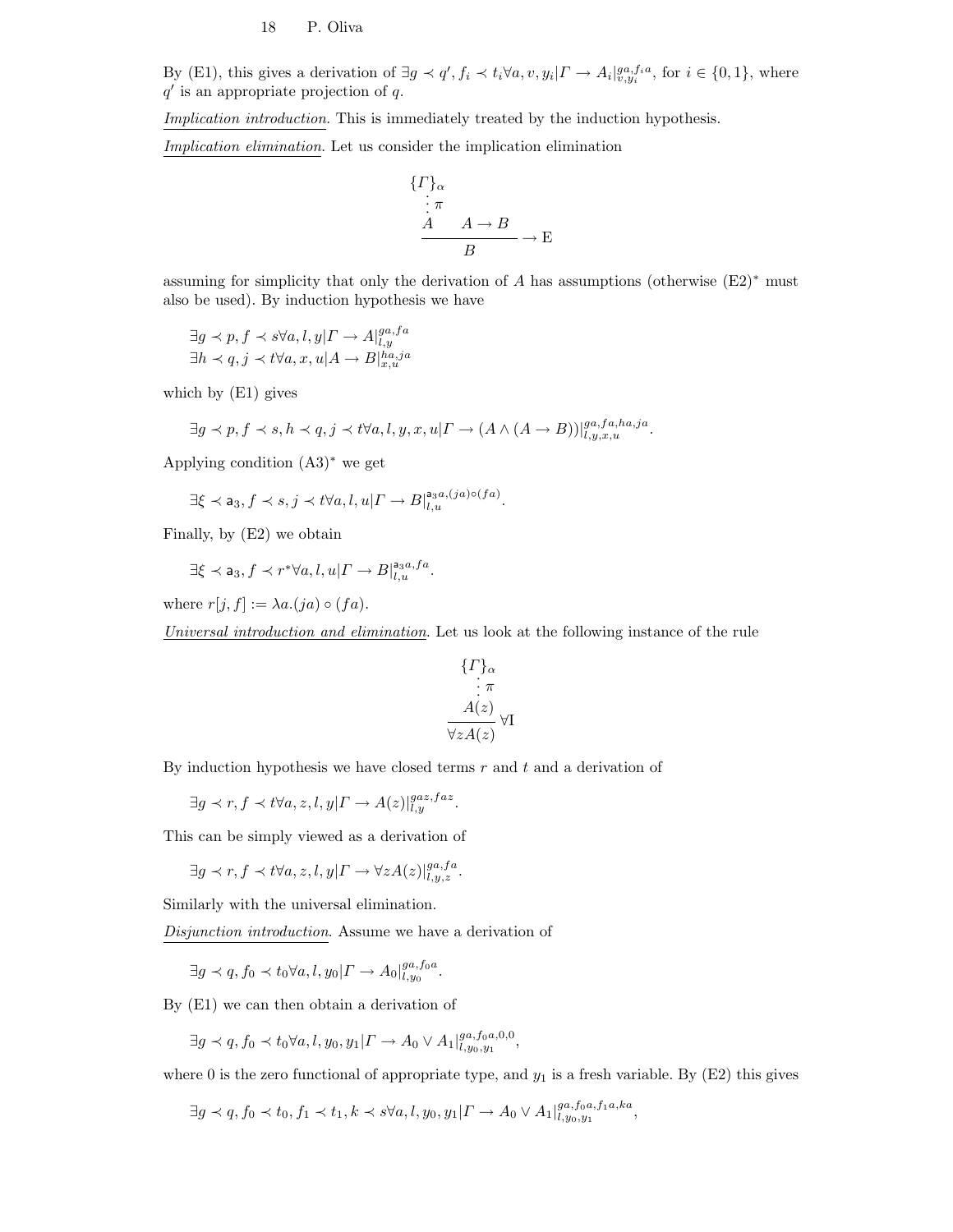Similarly with the case  $\Gamma \vdash A_1$ .

Disjunction elimination. Let us consider now the rule

$$
\begin{array}{ccc}\n\{F\}_{\beta} & [A_0]_{\alpha_0} & [A_1]_{\alpha_1} \\
\vdots & \pi_2 & \vdots \pi_0 & \vdots \pi_1 \\
A_0 \vee A_1 & B & B \\
B & & \vee E_{\alpha_0, \alpha_1}\n\end{array}
$$

Applying the IH we get tuples of closed terms  $r_0, r_1, p_0, p_1$ , terms  $s_0, s_1$  and the derivations of

(i) ∃ $g_0 \prec q_0, f_0 \prec s_0 \forall a, x_0, w | A_0 \rightarrow B |_{x_0,w}^{g_0 a, f_0 a}$ (ii) ∃ $g_1 \prec q_1, f_1 \prec s_1 \forall a, x_1, w | A_1 \rightarrow B |_{x_1,w}^{g_1a,f_1a}$ 

By the decidability of equality of basic type and assumption (E1) we get

$$
\begin{cases} \exists g_0 \prec q_0, g_1 \prec q_1, f_0 \prec s_0, f_1 \prec s_1 \forall a, x_0, x_1, n, w \\ & |((n = 0 \to A_0) \land (n \neq 0 \to A_1)) \to B|_{x_0, x_1, n, w}^{g_0, a, g_1, a, \lambda n. \text{cond}(n, f_0, a, f_1, a)}, \end{cases}
$$

i.e.

$$
\exists g_0 \prec q_0, g_1 \prec q_1, f_0 \prec s_0, f_1 \prec s_1 \forall a, x_0, x_1, n, w | A_0 \lor A_1 \to B|_{x_0, x_1, n, w}^{g_0, a, g_1, a, \lambda n, \text{cond}(n, f_0, a, f_1, a)}.
$$

Again by IH, the derivation  $\pi_2$  is transformed into a proof of

$$
\exists h \prec p, j_0 \prec t_0, j_1 \prec t_1, j \prec t \forall a, l, y_0, y_1 | \Gamma \to A_0 \vee A_1 |_{l, y_0, y_1}^{h a, j_0 a, j_1 a, j a},
$$

for some closed terms  $p, t_0, t_1$  and t. Finally, by conditions (E1), (E2) and (A3)<sup>∗</sup> we get

$$
\exists \xi \prec {\sf a}_3^*, f \prec r^* \forall a, l, w | \varGamma \rightarrow B|_{l,w}^{\xi a, fa},
$$

where  $r[f_0, f_1, j_0, j_1, j] := \lambda a$ .cond $(ja, (f_0a) \circ (j_0a), (f_1a) \circ (j_1a)).$ 

Existential introduction. Let us consider the following instance of the rule

$$
\{\Gamma\}_{\alpha} \n\vdots \pi \n A(s[a]) \n\exists z A(z)
$$

By induction hypothesis we get closed terms  $q$  and  $t$  and a proof of

$$
\exists g \prec q, f \prec t \forall a, l, y | \Gamma \rightarrow A(s[a])|_{l,y}^{ga, fa},
$$

which can be viewed as a proof of  $\exists g \prec q, f \prec t \forall a, l, y | \Gamma \rightarrow \exists z A(z)|_{l,y}^{qa,ta,(\lambda a.s[a])a}$ . By (E2) we have a closed term  $s^*$  and a proof of

$$
\exists g \prec q, f \prec t, h \prec s^* \forall a, l, y | \Gamma \to \exists z A(z) |_{l, y}^{qa, ta, ha}.
$$

Existential elimination. Consider the rule

$$
\begin{array}{cc}\n\{I\}_\alpha & [A(z)]_\beta \\
\vdots & \pi_0 & \vdots \pi_1 \\
\exists z A(z) & B \\
\hline\nB & E_\beta\n\end{array}
$$

By induction hypothesis we get derivations of

(i)  $\exists g \prec q, f \prec s \forall a, l, y | \Gamma \rightarrow A (ral) |_{l, y}^{ga, fa}$ 

(ii) 
$$
\exists h \prec p, j \prec t \forall a, x, w | A(z) \rightarrow B|_{x,w}^{haz,jaz}
$$

Let  $z := \text{ral in (ii)}$ . By conditions (E1), (E2) and  $(A3)^*$  we get

$$
\exists g \prec \mathsf{a}_3^*, f \prec t^* \forall a, l, w | \varGamma \rightarrow B|_{l,w}^{\mathsf{a}_3^* a, fa}.
$$